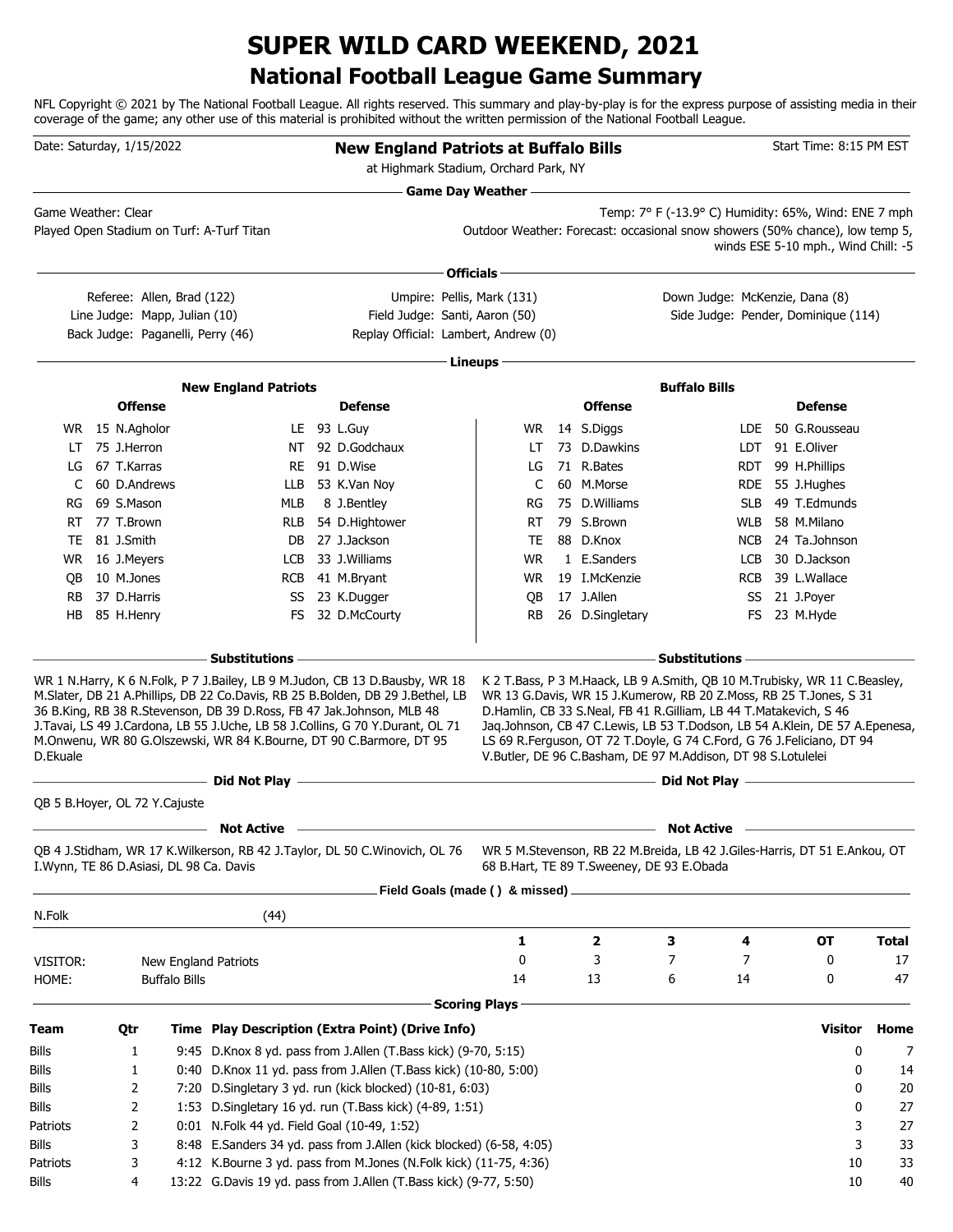### **National Football League Game Summary SUPER WILD CARD WEEKEND, 2021**

NFL Copyright © 2021 by The National Football League. All rights reserved. This summary and play-by-play is for the express purpose of assisting media in their coverage of the game; any other use of this material is prohibited without the written permission of the National Football League.

| Bills                   |  | 8:37 T.Doyle 1 yd. pass from J.Allen (T.Bass kick) (3-39, 1:36)      |            |    |
|-------------------------|--|----------------------------------------------------------------------|------------|----|
| Patriots                |  | 1:44 K. Bourne 4 yd. pass from M. Jones (N. Folk kick) (15-73, 6:53) |            | 47 |
| Paid Attendance: 69,188 |  |                                                                      | Time: 2:56 |    |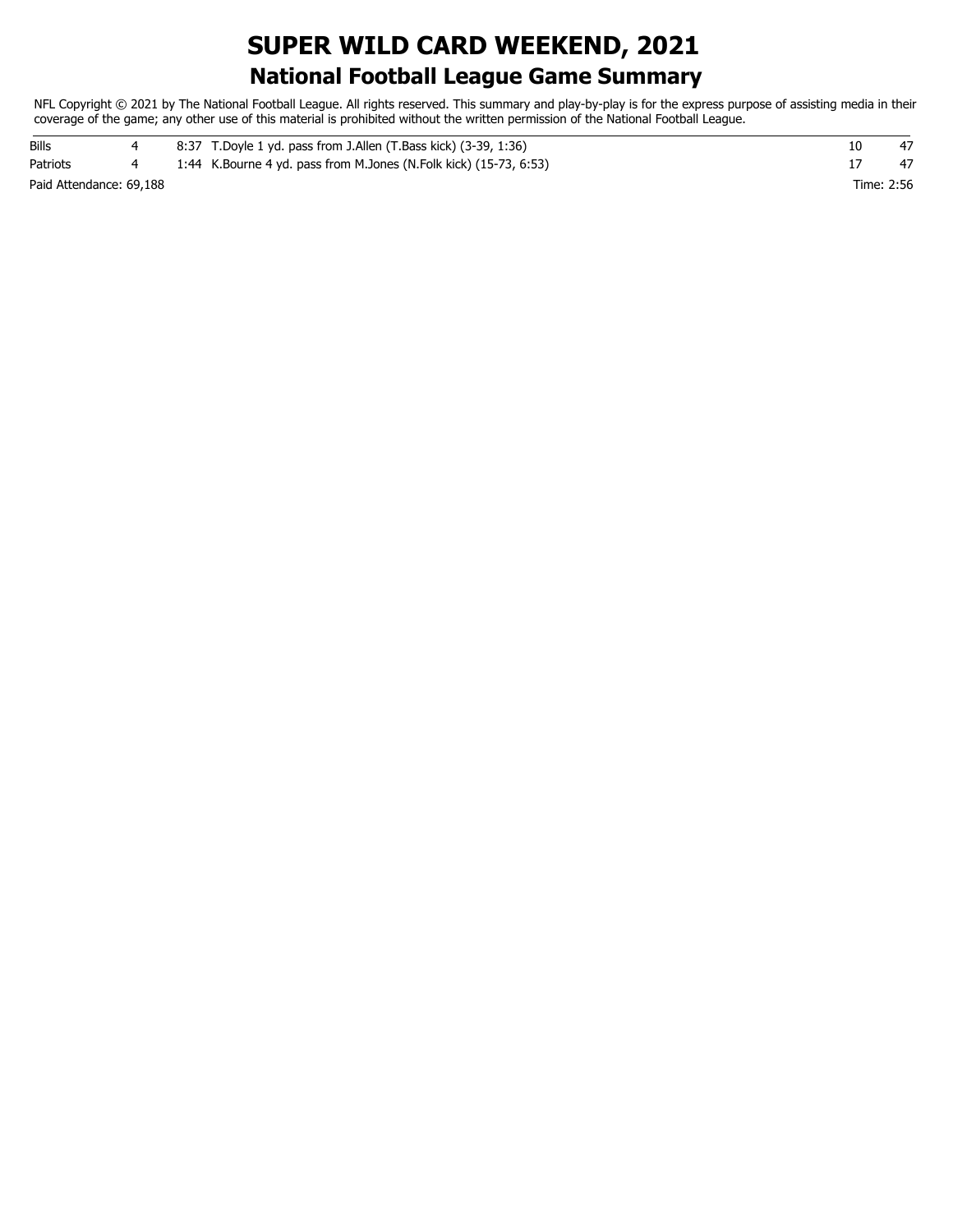# **Final Individual Statistics**

|                                        | <b>New England Patriots</b> |            |            |                 |             |             |             |                    |                     |    |                        |           | <b>Buffalo Bills</b> |              |             |            |                |             |
|----------------------------------------|-----------------------------|------------|------------|-----------------|-------------|-------------|-------------|--------------------|---------------------|----|------------------------|-----------|----------------------|--------------|-------------|------------|----------------|-------------|
| <b>RUSHING</b>                         |                             |            | <b>ATT</b> | <b>YDS</b>      | <b>AVG</b>  |             | LG          | <b>TD</b>          | <b>RUSHING</b>      |    |                        |           |                      | <b>ATT</b>   | <b>YDS</b>  | <b>AVG</b> | LG             | <b>TD</b>   |
| D.Harris                               |                             |            | 9          | 30              | 3.3         |             | 14          | 0                  | D.Singletary        |    |                        |           |                      | 16           | 81          | 5.1        | 16             | 2           |
| R.Stevenson                            |                             |            | 8          | 27              | 3.4         |             | 8           | 0                  | J.Allen             |    |                        |           |                      | 6            | 66          | 11.0       | 26             | 0           |
| M.Jones                                |                             |            | 2          | 18              | 9.0         |             | 16          | 0                  | I.McKenzie          |    |                        |           |                      | 3            | 29          | 9.7        | 15             | 0           |
| K.Bourne                               |                             |            | 1          | 14              | 14.0        |             | 14          | 0                  | Z.Moss              |    |                        |           |                      | 1            | 0           | 0.0        | 0              | 0           |
|                                        |                             |            |            |                 |             |             |             |                    | M.Trubisky          |    |                        |           |                      | 3            | $-2$        | -0.7       | 0              | 0           |
| Total                                  |                             |            | 20         | 89              | 4.5         |             | 16          | 0                  | Total               |    |                        |           |                      | 29           | 174         | 6.0        | 26             | 2           |
| <b>PASSING</b>                         | ATT                         | <b>CMP</b> | <b>YDS</b> | SK/YD TD        |             |             | LG IN       | RT                 | <b>PASSING</b>      |    |                        | ATT       | <b>CMP</b>           | <b>YDS</b>   | SK/YD TD    |            | LG IN          | <b>RT</b>   |
| M.Jones                                | 38                          | 24         | 232        | 3/16            | 2           | 43          | 2           | 75.8               | J.Allen             |    |                        | 25        | 21                   | 308          | 0/0         | 5          | 0<br>45        | 157.6       |
| Total                                  | 38                          | 24         | 232        | 3/16            | 2           | 43          | 2           | 75.8               | <b>Total</b>        |    |                        | 25        | 21                   | 308          | 0/0         | 5          | 45<br>0        | 157.6       |
| <b>PASS RECEIVING</b>                  |                             | <b>TAR</b> | <b>REC</b> | <b>YDS</b>      | <b>AVG</b>  |             | LG          | TD                 |                     |    | <b>PASS RECEIVING</b>  |           | <b>TAR</b>           | <b>REC</b>   | <b>YDS</b>  | <b>AVG</b> | LG             | <b>TD</b>   |
| K.Bourne                               |                             | 8          | 7          | 77              | 11.0        |             | 43          | 2                  | D.Knox              |    |                        |           | 5                    | 5            | 89          | 17.8       | 38             | 2           |
| J.Meyers                               |                             | 9          | 6          | 40              | 6.7         |             | 19          | 0                  | S.Diggs             |    |                        |           | 4                    | 3            | 60          | 20.0       | 45             | 0           |
| R.Stevenson                            |                             | 4          | 4          | 33              | 8.3         |             | 15          | 0                  | I.McKenzie          |    |                        |           | 3                    | 3            | 45          | 15.0       | 19             | 0           |
| <b>B.Bolden</b>                        |                             | 6          | 4          | 27              | 6.8         |             | 12          | 0                  | D.Singletary        |    |                        |           | 4                    | 3            | 13          | 4.3        | 9              | 0           |
| H.Henry                                |                             | 4          | 1          | 30              | 30.0        |             | 30          | 0                  | G.Davis             |    |                        |           | 3                    | 2            | 41          | 20.5       | 22             | 1           |
| N.Agholor                              |                             | 2          | 1          | 18              | 18.0        |             | 18          | 0                  | E.Sanders           |    |                        |           | 3                    | 2            | 36          | 18.0       | 34             | 1           |
| D.Harris                               |                             | 1          | 1          | 7               | 7.0         |             | 7           | 0                  | C.Beasley           |    |                        |           | 1                    | 1            | 19          | 19.0       | 19             | 0           |
| Jak.Johnson                            |                             | 1          | 0          | 0               | 0.0         |             | 0           | 0                  | R.Gilliam           |    |                        |           | 1                    | 1            | 4           | 4.0        | 4              | 0           |
|                                        |                             |            |            |                 |             |             |             |                    | T.Doyle             |    |                        |           | 1                    | 1            | 1           | 1.0        | 1              | 1           |
| Total                                  |                             | 35         | 24         | 232             | 9.7         |             | 43          | 2                  | Total               |    |                        |           | 25                   | 21           | 308         | 14.7       | 45             | 5           |
| <b>INTERCEPTIONS</b>                   |                             |            | <b>NO</b>  | <b>YDS</b>      | <b>AVG</b>  |             | LG          | TD                 |                     |    | <b>INTERCEPTIONS</b>   |           |                      | <b>NO</b>    | <b>YDS</b>  | <b>AVG</b> | LG             | <b>TD</b>   |
|                                        |                             |            |            |                 |             |             |             |                    | M.Hyde              |    |                        |           |                      | 1            | 0           | 0.0        | 0              | 0           |
|                                        |                             |            |            |                 |             |             |             |                    | L.Wallace           |    |                        |           |                      | 1            | 0           | 0.0        | 0              | 0           |
| Total                                  |                             |            | 0          | 0               |             | 0           | 0           | 0                  | Total               |    |                        |           |                      | 2            | 0           | 0.0        | 0              | 0           |
| <b>PUNTING</b>                         | <b>NO</b>                   | <b>YDS</b> | <b>AVG</b> | <b>NET</b>      | TВ          |             | <b>IN20</b> | LG                 | <b>PUNTING</b>      |    |                        | <b>NO</b> | <b>YDS</b>           | <b>AVG</b>   | <b>NET</b>  | TВ         | <b>IN20</b>    | LG          |
| J.Bailey                               | 3                           | 142        | 47.3       | 29.3            |             | 0           | 2           | 53                 |                     |    |                        |           |                      |              |             |            |                |             |
| Total                                  | 3                           | 142        | 47.3       | 29.3            |             | 0           | 2           | 53                 | Total               |    |                        | 0         | 0                    | 0            | 0           | 0          | 0              | 0           |
| <b>PUNT RETURNS</b>                    |                             | <b>NO</b>  | <b>YDS</b> | <b>AVG</b>      | <b>FC</b>   |             | LG          | TD                 | <b>PUNT RETURNS</b> |    |                        |           | <b>NO</b>            | <b>YDS</b>   | <b>AVG</b>  | FC         | LG             | <b>TD</b>   |
|                                        |                             |            |            |                 |             |             |             |                    | M.Hyde              |    |                        |           | $\overline{2}$       | 54           | 27.0        | 1          | 52             | $\mathbf 0$ |
| Total                                  |                             | 0          | 0          | 0.0             |             | 0           | 0           | 0                  | Total               |    |                        |           | 2                    | 54           | 27.0        | 1          | 52             | 0           |
| <b>KICKOFF RETURNS</b>                 |                             | <b>NO</b>  | <b>YDS</b> | <b>AVG</b>      | <b>FC</b>   |             | LG          | TD                 |                     |    | <b>KICKOFF RETURNS</b> |           | <b>NO</b>            | <b>YDS</b>   | AVG         | <b>FC</b>  | LG             | <b>TD</b>   |
| G.Olszewski                            |                             | 5          | 103        | 20.6            |             | 0           | 26          | 0                  | I.McKenzie          |    |                        |           | 4                    | 35           | 8.8         | 0          | 15             | 0           |
| [TOUCHBACK]                            |                             | 3          | 0          | 0.0             |             | 0           | 0           | 0                  |                     |    |                        |           |                      |              |             |            |                |             |
| Total                                  |                             | 5          | 103        | 20.6            |             | 0           | 26          | 0                  | Total               |    |                        |           | $\overline{4}$       | 35           | 8.8         | 0          | 15             | 0           |
| <b>New England Patriots</b>            |                             |            |            |                 |             |             |             |                    |                     |    |                        |           |                      |              |             |            |                |             |
| <b>FUMBLES</b>                         |                             |            |            | <b>FUM</b>      | <b>LOST</b> |             |             | <b>OWN-REC YDS</b> |                     | TD | <b>FORCED</b>          |           | <b>OPP-REC</b>       | <b>YDS</b>   | <b>TD</b>   |            | <b>OUT-BDS</b> |             |
| Total                                  |                             |            |            | 0               |             | 0           |             | 0                  | 0                   | 0  | $\mathbf 0$            |           | $\mathbf 0$          | $\mathbf 0$  | $\mathbf 0$ |            | 0              |             |
| <b>Buffalo Bills</b><br><b>FUMBLES</b> |                             |            |            | <b>FUM LOST</b> |             |             |             | OWN-REC YDS TD     |                     |    | <b>FORCED</b>          |           | <b>OPP-REC</b>       | <b>YDS</b>   | TD          |            | <b>OUT-BDS</b> |             |
| Total                                  |                             |            |            | 0               |             | $\mathbf 0$ |             | 0                  | 0                   | 0  | 0                      |           | 0                    | $\mathbf{0}$ | 0           |            | 0              |             |
|                                        |                             |            |            |                 |             |             |             |                    |                     |    |                        |           |                      |              |             |            |                |             |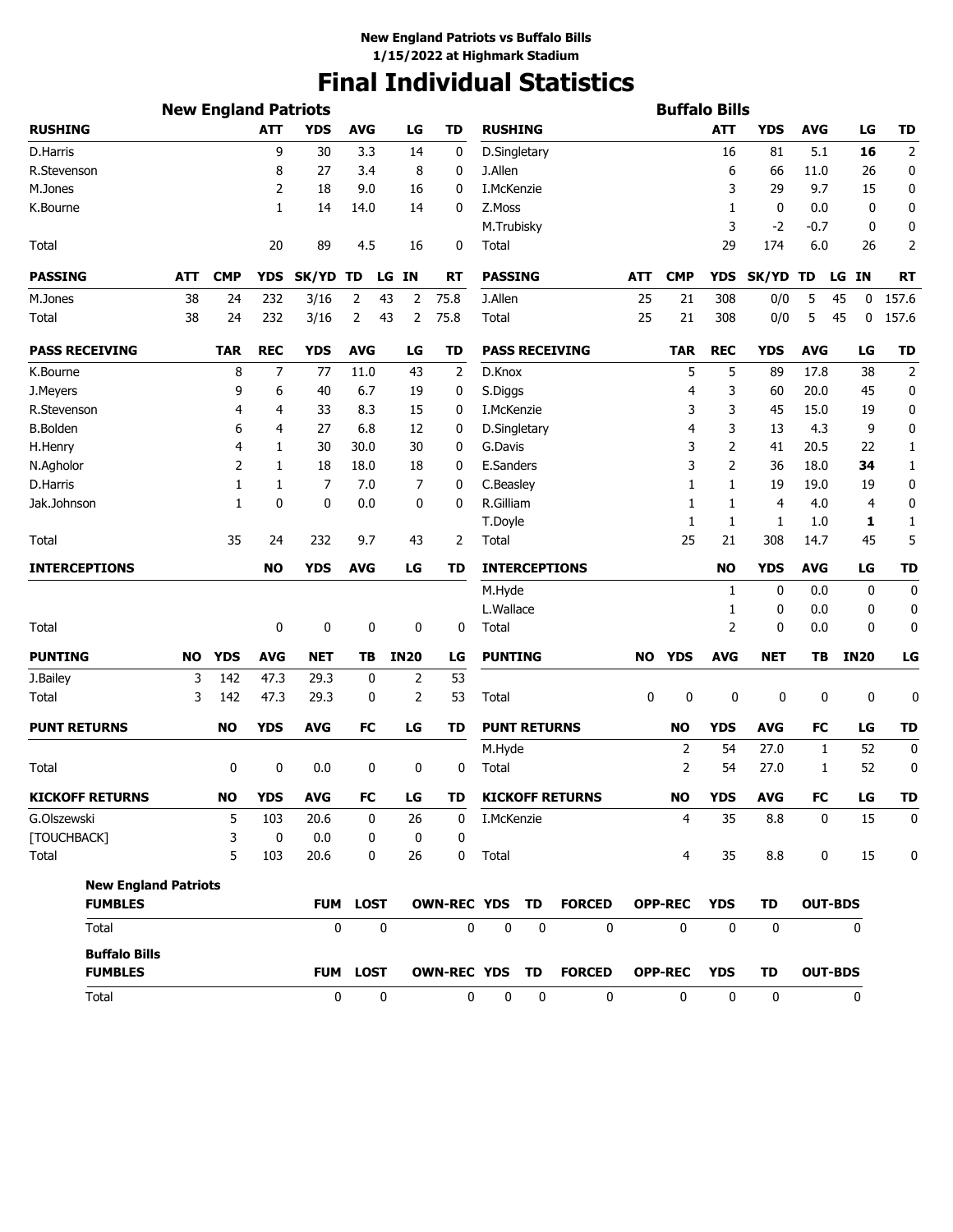# **Final Team Statistics**

|                                                   | <b>Visitor</b>  | Home           |
|---------------------------------------------------|-----------------|----------------|
|                                                   | <b>Patriots</b> | <b>Bills</b>   |
| <b>TOTAL FIRST DOWNS</b>                          | 20              | 29             |
| By Rushing                                        | 5               | 14             |
| By Passing                                        | 13              | 13             |
| <b>By Penalty</b>                                 | 2               | 2              |
| THIRD DOWN EFFICIENCY                             | 7-14-50.0%      | 6-7-85.7%      |
| <b>FOURTH DOWN EFFICIENCY</b>                     | 4-4-100.0%      | $0 - 0 - 0.0%$ |
| <b>TOTAL NET YARDS</b>                            | 305             | 482            |
| Total Offensive Plays (inc. times thrown passing) | 61              | 54             |
| Average gain per offensive play                   | 5.0             | 8.9            |
| <b>NET YARDS RUSHING</b>                          | 89              | 174            |
| <b>Total Rushing Plays</b>                        | 20              | 29             |
| Average gain per rushing play                     | 4.5             | 6.0            |
| Tackles for a loss-number and yards               | $0-0$           | $0 - 0$        |
| <b>NET YARDS PASSING</b>                          | 216             | 308            |
| Times thrown - yards lost attempting to pass      | $3 - 16$        | $0 - 0$        |
| Gross yards passing                               | 232             | 308            |
| <b>PASS ATTEMPTS-COMPLETIONS-HAD INTERCEPTED</b>  | 38-24-2         | $25 - 21 - 0$  |
| Avg gain per pass play (inc.# thrown passing)     | 5.3             | 12.3           |
| <b>KICKOFFS Number-In End Zone-Touchbacks</b>     | $4 - 0 - 0$     | $8 - 5 - 3$    |
| <b>PUNTS Number and Average</b>                   | $3 - 47.3$      | $0 - 0.0$      |
| <b>Had Blocked</b>                                | 0               | $\Omega$       |
| <b>FGs - PATs Had Blocked</b>                     | $0 - 0$         | $0 - 2$        |
| <b>Net Punting Average</b>                        | 29.3            | 0.0            |
| TOTAL RETURN YARDAGE (Not Including Kickoffs)     | 0               | 54             |
| No. and Yards Punt Returns                        | $0-0$           | $2 - 54$       |
| No. and Yards Kickoff Returns                     | $5 - 103$       | $4 - 35$       |
| No. and Yards Interception Returns                | $0 - 0$         | $2 - 0$        |
| <b>PENALTIES Number and Yards</b>                 | $5 - 34$        | $3 - 47$       |
| <b>FUMBLES Number and Lost</b>                    | $0-0$           | $0 - 0$        |
| <b>TOUCHDOWNS</b>                                 | $\overline{2}$  | 7              |
| Rushing                                           | 0               | $\overline{2}$ |
| Passing                                           | 2               | 5              |
| <b>EXTRA POINTS Made-Attempts</b>                 | $2 - 2$         | $5 - 7$        |
| Kicking Made-Attempts                             | $2 - 2$         | $5 - 7$        |
| <b>FIELD GOALS Made-Attempts</b>                  | $1 - 1$         | $0 - 0$        |
| <b>RED ZONE EFFICIENCY</b>                        | 2-2-100%        | 6-6-100%       |
| <b>GOAL TO GO EFFICIENCY</b>                      | 2-2-100%        | 3-3-100%       |
| <b>SAFETIES</b>                                   | 0               | 0              |
| <b>FINAL SCORE</b>                                | 17              | 47             |
| TIME OF POSSESSION                                | 28:35           | 31:25          |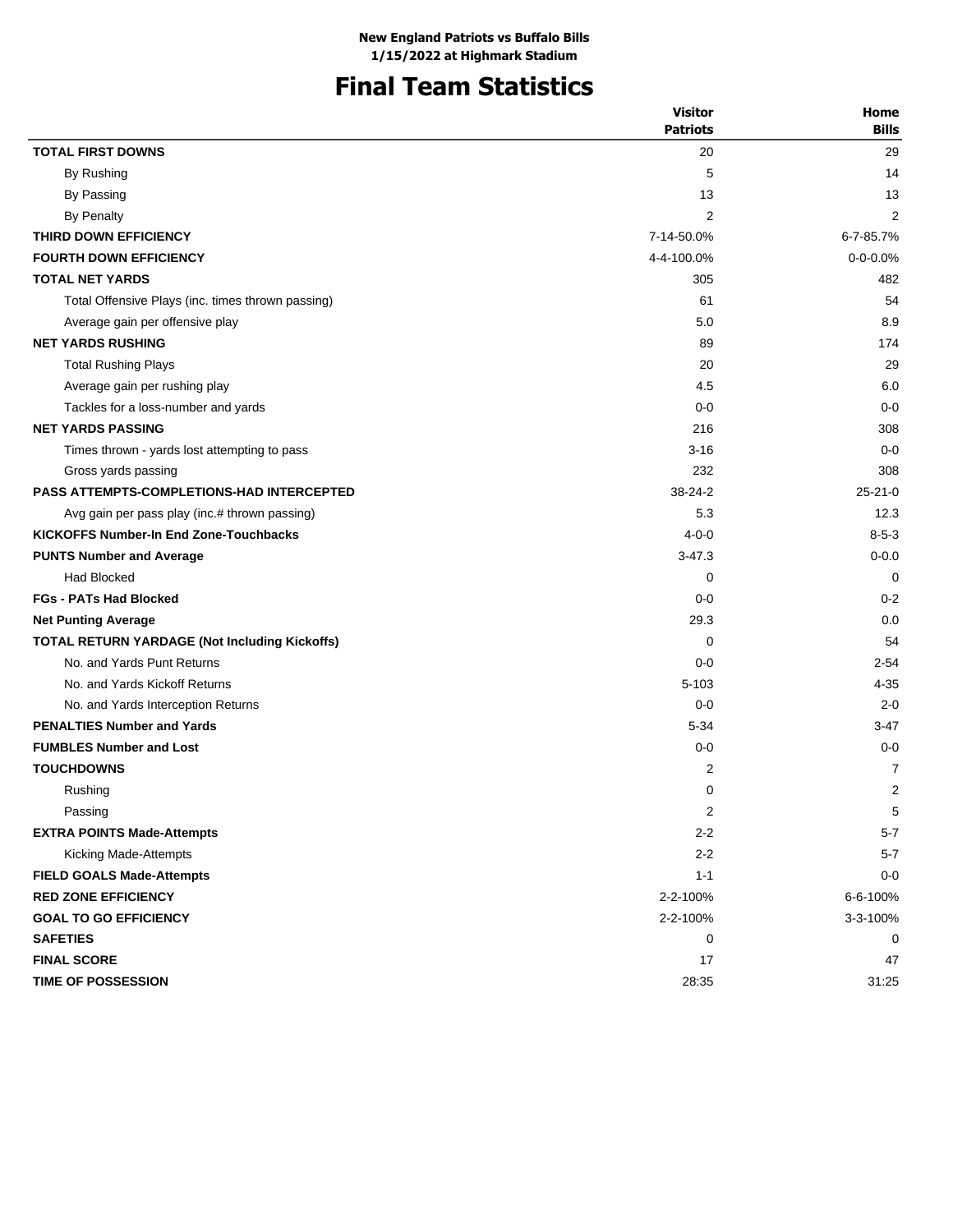# **Ball Possession And Drive Chart**

#### **New England Patriots**

| #  | Time<br>Recd | Time<br>Lost | <b>Time How Ball</b><br><b>Poss Obtained</b> | <b>Drive</b><br>Began | #<br><b>Play</b> | Yds<br>Gain | Yds<br>Pen | Net<br>Yds | 1st<br>Down | Last<br><b>Scrm</b> | <b>How Given</b><br>Up |
|----|--------------|--------------|----------------------------------------------|-----------------------|------------------|-------------|------------|------------|-------------|---------------------|------------------------|
|    | 9:45         | 5:40         | 4:05 Kickoff                                 | <b>NE 13</b>          | 9                | 58          | -5         | 53         | 3           | <b>BUF 34</b>       | Interception           |
|    | 0:40         | 13:23        | 2:17 Kickoff                                 | <b>NF 25</b>          |                  | 9           | 0          | 9          | 0           | <b>NE 34</b>        | Punt                   |
|    | 7:20         | 3:44         | 3:36 Kickoff                                 | <b>NF 21</b>          | 5.               | 11          | 17         | 28         |             | NE 49               | Punt                   |
| 4  | 1:53         | 0:01         | 1:52 Kickoff                                 | <b>NE 25</b>          | 10               | 49          | 0          | 49         | 3           | <b>BUF 26</b>       | Field Goal             |
| 5. | 15:00        | 12:53        | 2:07 Kickoff                                 | <b>NF 24</b>          | 4                | 27          | 0          | 27         | 2           | <b>BUF 49</b>       | Interception           |
| 6  | 8:48         | 4:12         | 4:36 Kickoff                                 | <b>NE 25</b>          | 11               | 79          | -4         | 75         | 4           | $*$ BUF 3           | Touchdown              |
|    | 13:22        | 10:13        | 3:09 Kickoff                                 | <b>NF 24</b>          | 5.               | 14          | 0          | 14         |             | <b>NE 38</b>        | Punt                   |
| 8  | 8:37         | 1:44         | 6:53 Kickoff                                 | <b>NE 27</b>          | 15               | 58          | 15         | 73         | 6           | $*$ BUF 4           | Touchdown              |

#### (184) Average NE 23

|    | <b>Buffalo Bills</b> |              |             |                                              |                       |                  |             |            |            |             |               |                        |
|----|----------------------|--------------|-------------|----------------------------------------------|-----------------------|------------------|-------------|------------|------------|-------------|---------------|------------------------|
| #  | Time<br>Recd         | Time<br>Lost |             | <b>Time How Ball</b><br><b>Poss Obtained</b> | <b>Drive</b><br>Began | #<br><b>Play</b> | Yds<br>Gain | Yds<br>Pen | Net<br>Yds | 1st<br>Down | Last<br>Scrm  | <b>How Given</b><br>Up |
|    | 15:00                | 9:45         |             | 5:15 Kickoff                                 | <b>BUF 30</b>         | 9                | 70          | 0          | 70         | 4           | $*$ NE 8      | Touchdown              |
|    | 5:40                 | 0:40         |             | 5:00 Interception                            | <b>BUF 20</b>         | 10               | 80          |            | 80         | 5           | $*$ NE 11     | Touchdown              |
| 3. | 13:23                | 7:20         | 6:03 Punt   |                                              | <b>BUF 19</b>         | 10               | 61          | 20         | 81         |             | $*$ NE 3      | Touchdown              |
|    | 3:44                 | 1:53         | $1:51$ Punt |                                              | <b>BUF 11</b>         | 4                | 89          | 0          | 89         |             | * NE 16       | Touchdown              |
| 5. | 0:01                 | 0:00         |             | 0:01 Kickoff                                 |                       | 0                | 0           | 0          | 0          | 0           |               | End of Half            |
| 6  | 12:53                | 8:48         |             | 4:05 Interception                            | <b>BUF 42</b>         | 6                | 68          | $-10$      | 58         | 3           | <b>NE 34</b>  | Touchdown              |
|    | 4:12                 | 13:22        |             | 5:50 Kickoff                                 | <b>BUF 23</b>         | 9                | 77          |            | 77         | 5           | * NE 19       | Touchdown              |
| 8  | 10:13                | 8:37         | $1:36$ Punt |                                              | <b>NE 39</b>          | 3                | 39          | 0          | 39         | 2           | $*$ NE 1      | Touchdown              |
| 9  | L:44                 | 0:00         |             | 1:44 Kickoff                                 | <b>BUF 23</b>         | 3                | $-2$        | 0          | $-2$       | 0           | <b>BUF 22</b> | End of Game            |

(229) Average BUF 29

**\* inside opponent's 20**

|                | <b>Time of Possession by Quarter</b>   | 1st                 | 2nd  | 3rd  | 4th               | ΟТ | Total |
|----------------|----------------------------------------|---------------------|------|------|-------------------|----|-------|
| <b>Visitor</b> | New England Patriots                   | 4:45                | 7:05 | 6:43 | 10:02             |    | 28:35 |
| Home           | <b>Buffalo Bills</b>                   | 10:15               | 7:55 | 8:17 | 4:58              |    | 31:25 |
|                | <b>Kickoff Drive No.-Start Average</b> | Patriots: 8 - NE 23 |      |      | Bills: 3 - BUF 25 |    |       |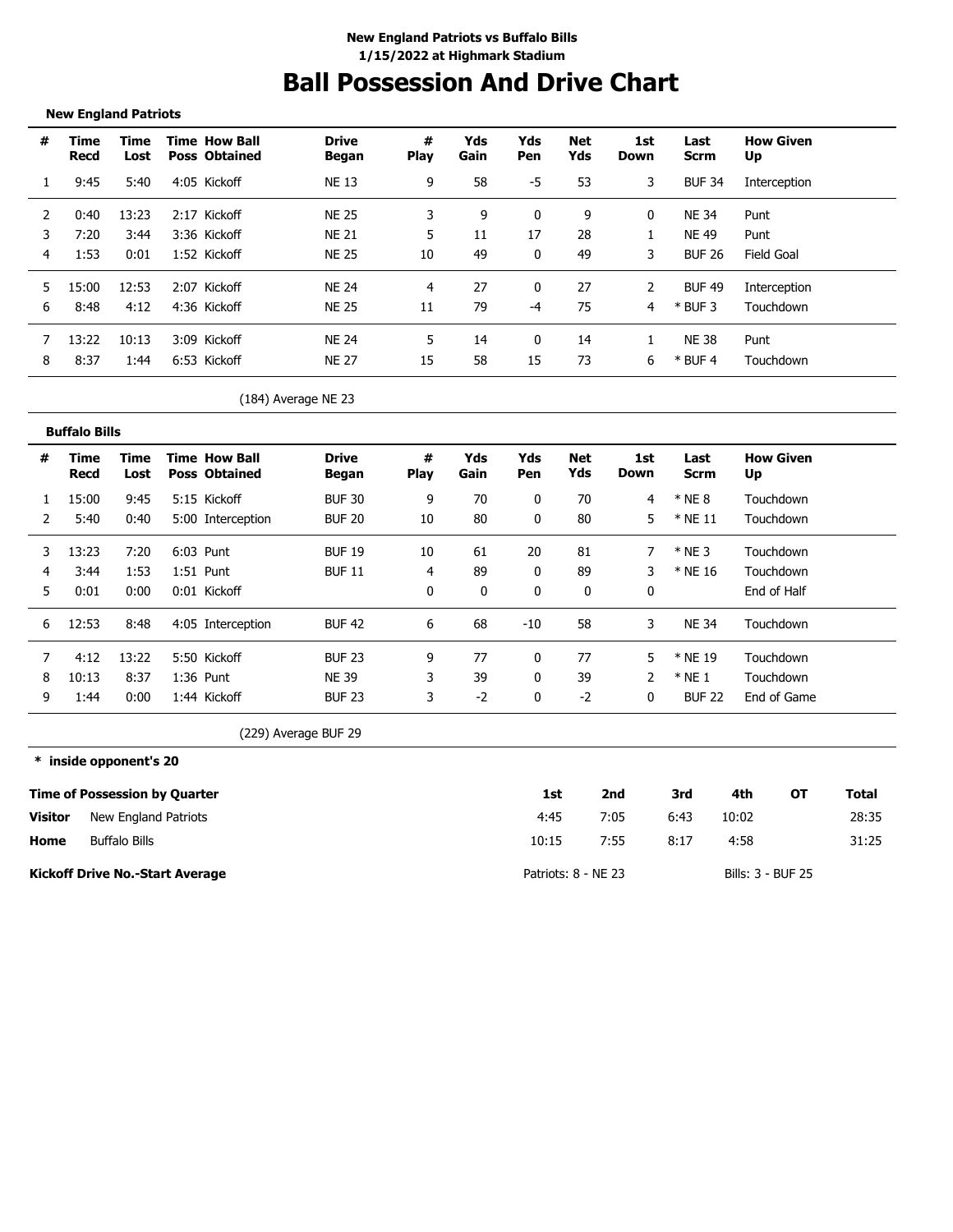## **Final Defensive Statistics**

| <b>New England Patriots</b> |                |              |                 |              | <b>Regular Defensive Plays</b> |            |   |          |           |    |           |            | <b>Special Teams</b> |          |           |           |            | <b>Misc</b> |    |           |
|-----------------------------|----------------|--------------|-----------------|--------------|--------------------------------|------------|---|----------|-----------|----|-----------|------------|----------------------|----------|-----------|-----------|------------|-------------|----|-----------|
|                             | <b>TKL</b>     |              | <b>AST COMB</b> | <b>SK</b>    | / YDS                          | <b>TFL</b> | Q | ΙN       | <b>PD</b> | FF | <b>FR</b> | <b>TKL</b> | <b>AST</b>           | FF       | <b>FR</b> | <b>BL</b> | <b>TKL</b> | <b>AST</b>  | FF | <b>FR</b> |
| D.McCourty                  | 6              | 2            | 8               | 0            | 0                              | 0          | 0 | $\Omega$ | 0         | 0  | 0         | 0          | 0                    | $\Omega$ | 0         | 0         | 0          | 0           | 0  | 0         |
| J.Jackson                   |                | 1            | 6               | 0            | 0                              | 0          | 0 | 0        | 0         | 0  | 0         | 0          | 0                    | 0        | 0         | 0         | 0          | 0           | 0  | 0         |
| A.Phillips                  |                | 3            | 6               | 0            | 0                              | 0          | 0 | 0        | 0         | 0  | 0         | 0          | 0                    | 0        | 0         | 0         | 0          | 0           | 0  | 0         |
| J.Williams                  | 5              | 0            | 5               | 0            | 0                              | 0          | 0 | 0        | 0         | 0  | 0         | 0          | 0                    | 0        | 0         | 0         | 0          | 0           | 0  | 0         |
| K.Dugger                    | 3              |              | 4               | 0            | 0                              | 0          | 0 | 0        | 0         | 0  | 0         | 0          | 0                    | 0        | 0         | 0         | 0          | 0           | 0  | 0         |
| L.Guy                       |                | 3            | 4               | 0            | 0                              | 0          | 0 | 0        | 1         | 0  | 0         | 0          | 0                    | 0        | 0         | 1         | 0          | 0           | 0  | 0         |
| D.Hightower                 |                |              | 3               | 0            | 0                              | 0          | 0 | 0        | 0         | 0  | 0         | 0          | 0                    | 0        | 0         | 0         | 0          | 0           | 0  | 0         |
| K.Van Nov                   |                | 2            | 3               | 0            | 0                              | 0          | 0 | 0        | 0         | 0  | 0         | 0          | 0                    | 0        | 0         | 0         | 0          | 0           | 0  | 0         |
| D.Wise                      | $\overline{2}$ | $\mathbf{0}$ | $\overline{2}$  | $\mathbf{0}$ | 0                              | 0          | 0 | 0        | 0         | 0  | 0         | 0          | 0                    | 0        | 0         | 1         | 0          | 0           | 0  | 0         |
| J.Bentley                   |                | 0            | 2               | 0            | 0                              | 0          | 0 | 0        | 0         | 0  | 0         | 0          | 0                    | 0        | 0         | 0         | 0          | 0           | 0  | 0         |
| M.Bryant                    | 2              | 0            | 2               | 0            | 0                              | 0          | 0 | 0        | 0         | 0  | 0         | 0          | 0                    | 0        | 0         | 0         | 0          | 0           | 0  | 0         |
| C.Barmore                   | 1              | 1            | 2               | 0            | 0                              | 0          | 0 | 0        | 0         | 0  | 0         | 0          | 0                    | 0        | 0         | 0         | 0          | 0           | 0  | 0         |
| M.Judon                     |                | $\mathbf{0}$ | $\mathbf{1}$    | 0            | 0                              | 0          |   | 0        | 0         | 0  | 0         | 0          | 0                    | 0        | 0         | 0         | 0          | 0           | 0  | 0         |
| J.Collins                   |                | 0            |                 | 0            | 0                              | 0          | 0 | 0        | 0         | 0  | 0         | 0          | 0                    | 0        | 0         | 0         | 0          | 0           | 0  | 0         |
| D.Godchaux                  |                | $\mathbf{0}$ | 1               | 0            | 0                              | 0          | 0 | 0        | 0         | 0  | 0         | 0          | 0                    | 0        | 0         | 0         | 0          | 0           | 0  | 0         |
| D.Ross                      | 0              | 1            | 1               | 0            | 0                              | 0          | 0 | 0        | 0         | 0  | 0         | 0          | 0                    | 0        | 0         | 0         | 0          | 0           | 0  | 0         |
| D.Ekuale                    | $\Omega$       | 1            | $\mathbf{1}$    | 0            | 0                              | 0          | 0 | 0        | 0         | 0  | 0         | 0          | 0                    | 0        | 0         | 0         | 0          | 0           | 0  | 0         |
| M.Slater                    | 0              | 0            | 0               | 0            | 0                              | 0          | 0 | 0        | 0         | 0  | 0         | 2          | 0                    | 0        | 0         | 0         | 0          | 0           | 0  | 0         |
| <b>B.King</b>               | 0              | 0            | 0               | 0            | 0                              | 0          |   | 0        | 0         | 0  | 0         |            | 0                    | 0        | 0         | 0         | 0          | 0           | 0  | 0         |
| G.Olszewski                 | 0              | 0            | 0               | 0            | 0                              | 0          | 0 | 0        | 0         | 0  | 0         | 1          | 0                    | 0        | 0         | 0         | 0          | 0           | 0  | 0         |
| <b>Total</b>                | 36             | 16           | 52              | 0            | 0                              | 0          | 1 | 0        | 1         | 0  | 0         | 4          | 0                    | 0        | 0         | 2         | 0          | 0           | 0  | 0         |

#### **TKL = Tackle AST = Assist COMB = Combined QH=QB Hit IN = Interception PD = Pass Defense FF = Forced Fumble FR = Fumble Recovery**

| <b>Buffalo Bills</b> |            |              |                |              | <b>Regular Defensive Plays</b> |        |              |    |           |           |           |              | <b>Special Teams</b> |           |           |           |            | <b>Misc</b> |          |           |
|----------------------|------------|--------------|----------------|--------------|--------------------------------|--------|--------------|----|-----------|-----------|-----------|--------------|----------------------|-----------|-----------|-----------|------------|-------------|----------|-----------|
|                      | <b>TKL</b> | <b>AST</b>   | <b>COMB</b>    | <b>SK</b>    | <b>YDS</b>                     | TFL QH |              | IN | <b>PD</b> | <b>FF</b> | <b>FR</b> | <b>TKL</b>   | <b>AST</b>           | <b>FF</b> | <b>FR</b> | <b>BL</b> | <b>TKL</b> | <b>AST</b>  | FF       | <b>FR</b> |
| T.Edmunds            | 6          | 2            | 8              | 0            | ŋ                              | 0      |              | 0  | 0         | 0         | 0         | 0            | 0                    | 0         | 0         | 0         | 0          | n           | C        | 0         |
| M.Milano             |            |              | 5              | 0            | 0                              | 0      |              | 0  |           | 0         | 0         | 0            | 0                    | 0         | 0         | 0         | 0          | 0           | 0        | 0         |
| L.Wallace            |            | 1            | 5              | 0            | 0                              | 0      | 0            | 1  | 1         | 0         | 0         | 0            | 0                    | 0         | 0         | 0         | 0          | 0           | 0        | 0         |
| Ta.Johnson           | 4          | 1            | 5              | 0            | 0                              | 0      | 0            | 0  | 0         | 0         | 0         | 0            | 0                    | 0         | 0         | 0         | 0          | 0           | 0        | 0         |
| Jaq.Johnson          | 3          | $\mathbf{1}$ | 4              | $\mathbf{0}$ | 0                              | 0      | 0            | 0  | 0         | 0         | 0         | 0            | 2                    | 0         | 0         | 0         | 0          | 0           | 0        | 0         |
| A.Klein              |            | 3            | 4              | 0            | 0                              | 0      | 0            | 0  | 0         | 0         | 0         | 0            | 0                    | 0         | 0         | 0         | 0          | 0           |          | 0         |
| D.Jackson            |            | 0            | 3              | $\mathbf{0}$ | 0                              | 0      | 0            | 0  | 0         | 0         | 0         | 0            | 0                    | 0         | 0         | 0         | 0          | 0           | 0        | 0         |
| H.Phillips           | 3          | 0            | 3              | 0            | 0                              | 0      | 0            | 0  | 0         | 0         | 0         | 0            | 0                    | 0         | 0         | 0         | 0          | 0           | 0        | 0         |
| C.Basham             | 2          | $\mathbf{1}$ | 3              | $\mathbf{1}$ | 4                              | 1      | 1            | 0  | 0         | 0         | 0         | 0            | 0                    | 0         | 0         | 0         | 0          | 0           | 0        | 0         |
| C.Lewis              |            | 3            | 3              | 0            | 0                              | 0      | 0            | 0  | 0         | 0         | 0         | 0            | 0                    | 0         | 0         | 0         | 0          | 0           | 0        | 0         |
| E.Oliver             | 2          | 0            | 2              | 0            | 0                              | 0      | 0            | 0  | 0         | 0         | 0         | 0            | 0                    | 0         | 0         | 0         | 0          | 0           | 0        | 0         |
| J.Poyer              | 2          | 0            | 2              | 0            | 0                              | 0      | 0            | 0  | 0         | 0         | 0         | 0            | 0                    | 0         | 0         | 0         | 0          | 0           | 0        | 0         |
| S.Neal               |            | $\mathbf{1}$ | $\overline{2}$ | $\mathbf{0}$ | 0                              | 0      | 0            | 0  | 0         | 0         | 0         | $\mathbf{1}$ | 0                    | 0         | 0         | 0         | 0          | 0           | 0        | 0         |
| T.Matakevich         |            | 1            | $\overline{2}$ | 0            | 0                              | 0      | 0            | 0  | 0         | 0         | 0         | 1            | 0                    | 0         | 0         | 0         | 0          | 0           | 0        | 0         |
| G.Rousseau           |            | 1            | 2              | 0            | 0                              | 0      | 0            | 0  | 0         | 0         | 0         | 0            | 0                    | 0         | 0         | 0         | 0          | 0           | 0        | 0         |
| M.Hyde               | 0          | 2            | 2              | 0            | 0                              | 0      | 0            | 1  | 1         | 0         | 0         | 0            | 0                    | 0         | 0         | 0         | 0          | 0           | 0        | 0         |
| S.Lotulelei          |            | 0            | 1              | $\mathbf{1}$ | 8                              | 1      | $\mathbf{1}$ | 0  | 0         | 0         | 0         | 0            | 0                    | 0         | 0         | 0         | 0          | 0           | 0        | 0         |
| J.Hughes             |            | 0            | 1              | 1            | 4                              |        |              | 0  | 0         | 0         | 0         | 0            | 0                    | 0         | 0         | 0         | 0          | 0           | 0        | 0         |
| M.Addison            |            | 0            | 1              | 0            | 0                              | 0      | 0            | 0  | 0         | 0         | 0         | 0            | 0                    | 0         | 0         | 0         | 0          | 0           | 0        | 0         |
| D.Hamlin             | 1          | 0            | 1              | 0            | 0                              | 0      | 0            | 0  | 0         | 0         | 0         | 0            | 0                    | 0         | 0         | 0         | 0          | 0           | 0        | 0         |
| A.Epenesa            | 0          | 0            | 0              | 0            | 0                              | 0      | 0            | 0  | 1         | 0         | 0         | 0            | 0                    | 0         | 0         | 0         | 0          | 0           | 0        | 0         |
| T.Dodson             |            | 0            | 0              | 0            | 0                              | 0      | 0            | 0  | 0         | 0         | 0         | 1            | 1                    | 0         | 0         | 0         | 0          | 0           | 0        | 0         |
| T.Jones              |            | 0            | 0              | 0            | 0                              | 0      | 0            | 0  | 0         | 0         | 0         |              | 0                    | 0         | 0         | 0         | 0          | 0           | 0        | 0         |
| J.Kumerow            | 0          | 0            | 0              | 0            | 0                              | 0      | 0            | 0  | 0         | 0         | 0         | 0            | 1                    | 0         | 0         | 0         | 0          | 0           | 0        | 0         |
| <b>Total</b>         | 41         | 18           | 59             | 3            | 16                             | 3      | 5            | 2  | 4         | 0         | 0         | 4            | 4                    | 0         | 0         | 0         | 0          | 0           | $\bf{0}$ | 0         |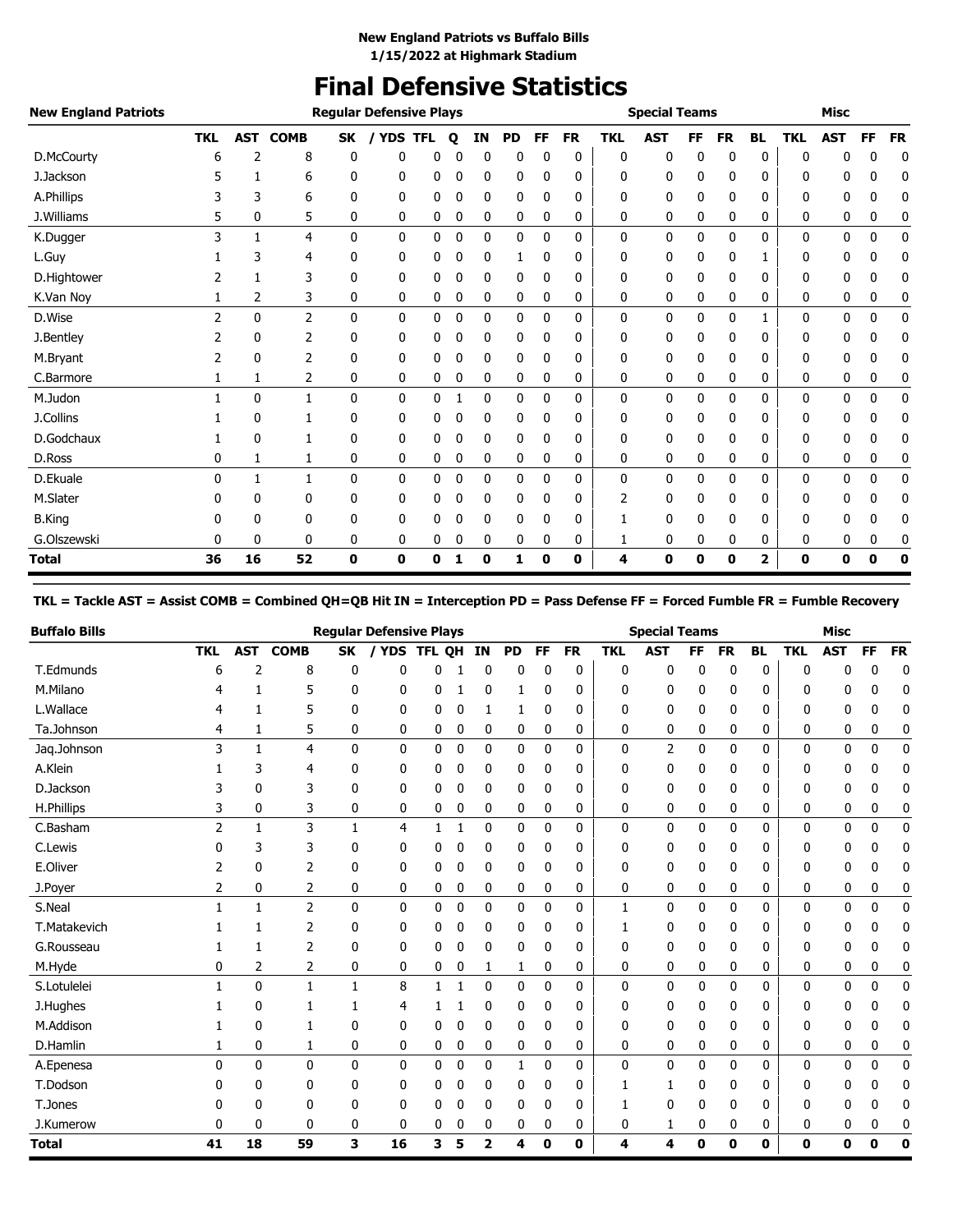## **First Half Summary**

|                                            |     | PERIOD SCORES               |                 |                                                                  |              |             |    |                          |             |                |    |                       | TIME OF POSSESSION |            |                              |              |            |             |                |                           |           |
|--------------------------------------------|-----|-----------------------------|-----------------|------------------------------------------------------------------|--------------|-------------|----|--------------------------|-------------|----------------|----|-----------------------|--------------------|------------|------------------------------|--------------|------------|-------------|----------------|---------------------------|-----------|
| Patriots                                   |     |                             | $0 \ 3 = 3$     |                                                                  |              |             |    | Patriots                 |             |                |    |                       | 11:50              |            |                              |              |            |             |                |                           |           |
| Bills                                      |     |                             | $14$ $13 = 27$  |                                                                  |              |             |    | <b>Bills</b>             |             |                |    |                       | 18:10              |            |                              |              |            |             |                |                           |           |
|                                            |     |                             |                 |                                                                  |              |             |    | <b>Scoring Plays</b>     |             |                |    |                       |                    |            |                              |              |            |             |                |                           |           |
| Qtr<br>Team                                |     |                             |                 | Time Play Description (Extra Point) (Drive Info)                 |              |             |    |                          |             |                |    |                       |                    |            |                              |              |            |             | <b>Visitor</b> |                           | Home      |
| Bills<br>1                                 |     |                             |                 | 9:45 D.Knox 8 yd. pass from J.Allen (T.Bass kick) (9-70, 5:15)   |              |             |    |                          |             |                |    |                       |                    |            |                              |              |            |             |                | 0                         | 7         |
| Bills<br>1                                 |     |                             |                 | 0:40 D.Knox 11 yd. pass from J.Allen (T.Bass kick) (10-80, 5:00) |              |             |    |                          |             |                |    |                       |                    |            |                              |              |            |             |                | 0                         | 14        |
| Bills<br>2                                 |     |                             |                 | 7:20 D.Singletary 3 yd. run (kick blocked) (10-81, 6:03)         |              |             |    |                          |             |                |    |                       |                    |            |                              |              |            |             |                | 0                         | 20        |
| 2<br>Bills                                 |     |                             |                 | 1:53 D.Singletary 16 yd. run (T.Bass kick) (4-89, 1:51)          |              |             |    |                          |             |                |    |                       |                    |            |                              |              |            |             |                | 0                         | 27        |
| 2<br>Patriots                              |     |                             |                 | 0:01 N.Folk 44 yd. Field Goal (10-49, 1:52)                      |              |             |    |                          |             |                |    |                       |                    |            |                              |              |            |             |                | 3                         | 27        |
|                                            |     |                             |                 |                                                                  |              |             |    |                          |             |                |    |                       |                    |            | New England Patriots         |              |            |             |                | <b>Buffalo Bills</b>      |           |
| <b>TOTAL FIRST DOWNS</b>                   |     |                             |                 |                                                                  |              |             |    |                          |             |                |    |                       |                    |            |                              | 7            |            |             |                |                           | 19        |
| First Downs Rushing-Passing-by Penalty     |     |                             |                 |                                                                  |              |             |    |                          |             |                |    |                       |                    |            | $1 - 5 - 1$                  |              |            |             |                | $10 - 7 - 2$              |           |
| THIRD DOWN EFFICIENCY                      |     |                             |                 |                                                                  |              |             |    |                          |             |                |    |                       |                    |            | 3-6-50.0%                    |              |            |             |                | 4-4-100.0%                |           |
| <b>TOTAL NET YARDS</b>                     |     |                             |                 |                                                                  |              |             |    |                          |             |                |    |                       |                    |            | 127                          |              |            |             |                |                           | 300       |
| <b>Total Offensive Plays</b>               |     |                             |                 |                                                                  |              |             |    |                          |             |                |    |                       |                    |            |                              | 26           |            |             |                |                           | 33        |
| <b>NET YARDS RUSHING</b>                   |     |                             |                 |                                                                  |              |             |    |                          |             |                |    |                       |                    |            |                              | 33           |            |             |                |                           | 128       |
| <b>NET YARDS PASSING</b>                   |     |                             |                 |                                                                  |              |             |    |                          |             |                |    |                       |                    |            |                              | 94           |            |             |                |                           | 172       |
| <b>Gross Yards Passing</b>                 |     |                             |                 |                                                                  |              |             |    |                          |             |                |    |                       |                    |            | 106                          |              |            |             |                |                           | 172       |
| Times thrown-yards lost attempting to pass |     |                             |                 |                                                                  |              |             |    |                          |             |                |    |                       |                    |            | $2 - 12$                     |              |            |             |                |                           | $0 - 0$   |
| Pass Attempts-Completions-Had Intercepted  |     |                             |                 |                                                                  |              |             |    |                          |             |                |    |                       |                    |            | $16 - 10 - 1$                |              |            |             |                | $16 - 12 - 0$             |           |
| <b>Punts-Number and Average</b>            |     |                             |                 |                                                                  |              |             |    |                          |             |                |    |                       |                    |            | $2 - 44.5$                   |              |            |             |                | $0 - 0.0$                 |           |
| <b>Penalties-Number and Yards</b>          |     |                             |                 |                                                                  |              |             |    |                          |             |                |    |                       |                    |            | 4 - 30                       |              |            |             |                | $1 - 22$                  |           |
| <b>Fumbles-Number and Lost</b>             |     |                             |                 |                                                                  |              |             |    |                          |             |                |    |                       |                    |            | $0 - 0$                      |              |            |             |                |                           | $0 - 0$   |
| <b>Red Zone Efficiency</b>                 |     |                             |                 |                                                                  |              |             |    |                          |             |                |    |                       |                    |            | $0 - 0 - 0%$<br><b>NE 21</b> |              |            |             |                | 4-4-100%<br><b>BUF 20</b> |           |
| <b>Average Drive Start</b>                 |     |                             |                 |                                                                  |              |             |    |                          |             |                |    |                       |                    |            |                              |              |            |             |                |                           |           |
|                                            |     | <b>New England Patriots</b> |                 |                                                                  |              |             |    |                          |             |                |    |                       |                    |            | <b>Buffalo Bills</b>         |              |            |             |                |                           |           |
| <b>RUSHING</b>                             |     |                             | ATT             | <b>YDS</b>                                                       | <b>AVG</b>   |             | LG | TD                       |             | <b>RUSHING</b> |    |                       |                    |            |                              | <b>ATT</b>   | YDS        | <b>AVG</b>  |                | LG                        | TD        |
| M.Jones                                    |     |                             | 2               | 18                                                               | 9.0          |             | 16 | 0                        |             | J.Allen        |    |                       |                    |            |                              | 5            | 63         | 12.6        |                | 26                        | 0         |
| D.Harris                                   |     |                             | 5               | 12                                                               | 2.4          |             | 5  | 0                        |             | D.Singletary   |    |                       |                    |            |                              | 11           | 58         | 5.3         |                | 16                        | 2         |
| R.Stevenson                                |     |                             | 1               | 3                                                                | 3.0          |             | 3  | 0                        |             | I.McKenzie     |    |                       |                    |            |                              | 1            | 7          | 7.0         |                | 7                         | 0         |
| Total                                      |     |                             | 8               | 33                                                               | 4.1          |             | 16 | 0                        |             | Total          |    |                       |                    |            |                              | 17           | 128        | 7.5         |                | 26                        | 2         |
| <b>PASSING</b>                             | ATT | <b>CMP</b>                  | YDS             | SK/YD TD                                                         |              | LG IN       |    | RT                       |             | <b>PASSING</b> |    |                       |                    | ATT        | <b>CMP</b>                   | <b>YDS</b>   | SK/YD TD   |             | LG             | IN.                       | <b>RT</b> |
| M.Jones                                    | 16  | 10                          | 106             | 2/12                                                             | 0            | 30          | 1  | 55.7                     |             | J.Allen        |    |                       |                    | 16         | 12                           | 172          | 0/0        | 2           | 45             | 0                         | 149.0     |
| Total                                      | 16  | 10                          | 106             | 2/12                                                             | 0            | 30          | 1  | 55.7                     |             | Total          |    |                       |                    | 16         | 12                           | 172          | 0/0        | 2           | 45             | 0                         | 149.0     |
| <b>PASS RECEIVING</b>                      |     | <b>TAR</b>                  | <b>REC</b>      | <b>YDS</b>                                                       | <b>AVG</b>   |             | LG | <b>TD</b>                |             |                |    | <b>PASS RECEIVING</b> |                    |            | <b>TAR</b>                   | <b>REC</b>   | <b>YDS</b> | <b>AVG</b>  |                | LG                        | TD        |
| <b>B.Bolden</b>                            |     | 5                           | 4               | 27                                                               | 6.8          |             | 12 | 0                        |             | S.Diggs        |    |                       |                    |            | 4                            | 3            | 60         | 20.0        |                | 45                        | 0         |
| J.Meyers                                   |     | 3                           | 2               | 26                                                               | 13.0         |             | 19 | 0                        |             | I.McKenzie     |    |                       |                    |            | 3                            | 3            | 45         | 15.0        |                | 19                        | 0         |
| K.Bourne                                   |     | 3                           | 2               | 19                                                               | 9.5          |             | 10 | 0                        |             | D.Knox         |    |                       |                    |            | 3                            | 3            | 43         | 14.3        |                | 24                        | 2         |
| H.Henry                                    |     | 2                           | $\mathbf{1}$    | 30                                                               | 30.0         |             | 30 | 0                        |             | G.Davis        |    |                       |                    |            | 2                            | 1            | 22         | 22.0        |                | 22                        | 0         |
| R.Stevenson                                |     | 1                           | 1               | 4                                                                | 4.0          |             | 4  | 0                        |             | E.Sanders      |    |                       |                    |            | 2                            | $\mathbf{1}$ | 2          | 2.0         |                | 2                         | 0         |
| N.Agholor                                  |     | 1                           | 0               | 0                                                                | 0.0          |             | 0  | 0                        |             | D.Singletary   |    |                       |                    |            | 2                            | $\mathbf{1}$ | 0          | 0.0         |                | 0                         | 0         |
| Total                                      |     | 15                          | 10              | 106                                                              | 10.6         |             | 30 | 0                        |             | Total          |    |                       |                    |            | 16                           | 12           | 172        | 14.3        |                | 45                        | 2         |
| <b>New England Patriots</b>                |     |                             |                 | <b>Regular Defensive Plays</b>                                   |              |             |    |                          |             |                |    |                       |                    |            | <b>Special Teams</b>         |              |            |             | <b>Misc</b>    |                           |           |
|                                            |     | TKL                         | <b>AST COMB</b> |                                                                  | SK / YDS TFL |             |    | Q                        | ΙN          | <b>PD</b>      | FF | <b>FR</b>             | TKL                | <b>AST</b> | FF                           | <b>FR</b>    | BL<br>TKL  |             | <b>AST</b>     | FF                        | FR        |
| D.McCourty                                 |     | 4                           | 2               | 6                                                                | $\mathbf 0$  | 0           |    | 0<br>0                   | 0           | 0              | 0  | 0                     | 0                  |            | 0<br>0                       | 0            | 0          | 0           | 0              | 0                         | 0         |
| J.Jackson                                  |     | 4                           | 0               | 4                                                                | 0            | 0           |    | 0<br>0                   | 0           | 0              | 0  | 0                     | 0                  |            | 0<br>0                       | 0            | 0          | 0           | 0              | 0                         | 0         |
| J.Williams                                 |     | 4                           | 0               | 4                                                                | 0            | 0           |    | 0<br>0                   | 0           | 0              | 0  | 0                     | 0                  |            | 0<br>0                       | 0            | 0          | 0           | 0              | 0                         | 0         |
| J.Bentley                                  |     | 2                           | 0               | 2                                                                | 0            | 0           |    | 0<br>0                   | 0           | 0              | 0  | 0                     | 0                  |            | 0<br>0                       | 0            | 0          | 0           | 0              | 0                         | 0         |
| Total                                      |     | 14                          | $\overline{2}$  | 16                                                               | $\mathbf 0$  | $\mathbf 0$ |    | $\pmb{0}$<br>$\mathbf 0$ | $\mathbf 0$ | 0              | 0  | $\mathbf 0$           | 0                  |            | 0<br>$\mathbf 0$             | 0            | 0          | $\mathbf 0$ | $\mathbf 0$    | 0                         | $\pmb{0}$ |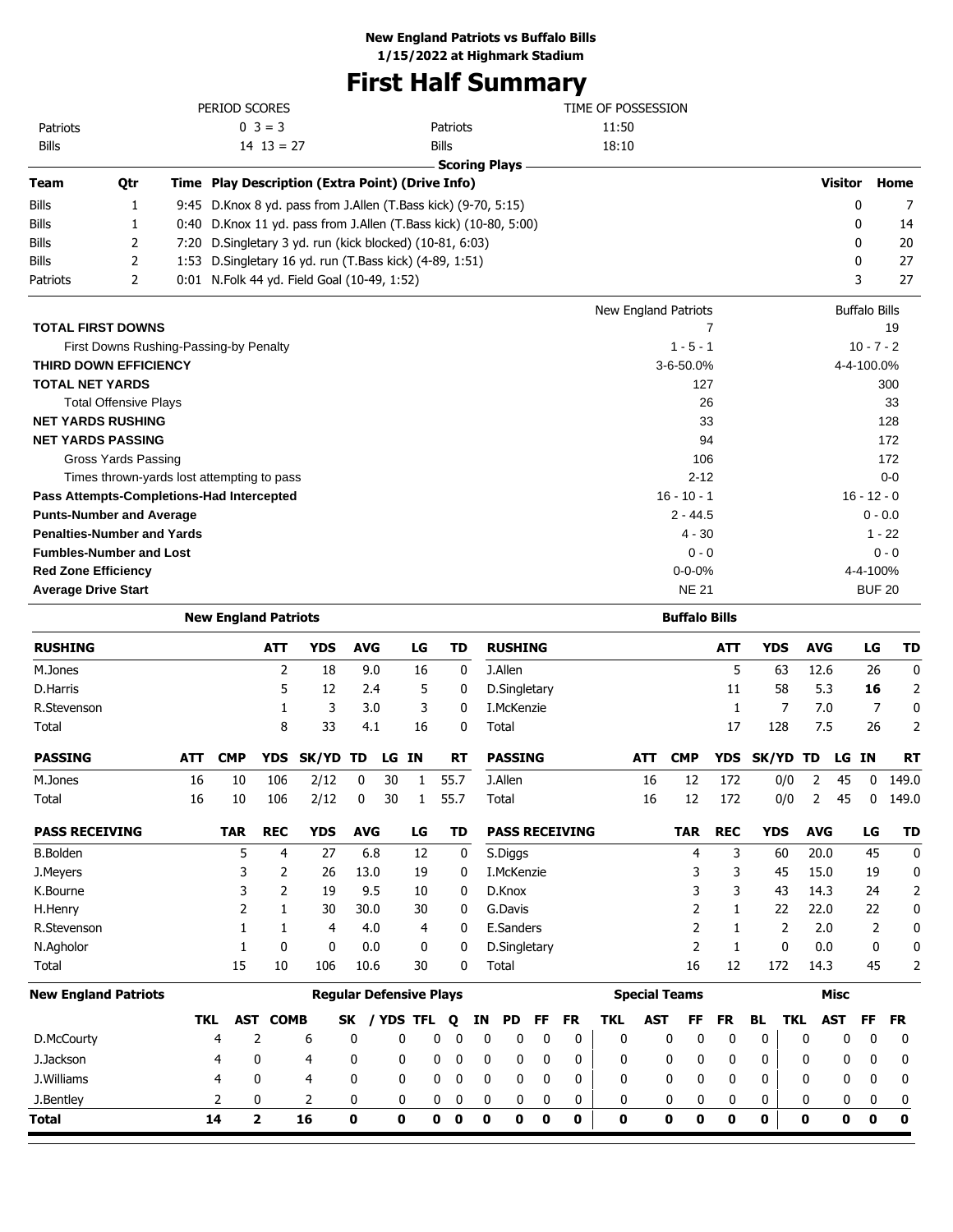# **First Half Summary**

| <b>Buffalo Bills</b> |     |            |             | <b>Regular Defensive Plays</b> |   |             |    |    |    |           |     | <b>Special Teams</b> |    |           |    |     | Misc |     |           |
|----------------------|-----|------------|-------------|--------------------------------|---|-------------|----|----|----|-----------|-----|----------------------|----|-----------|----|-----|------|-----|-----------|
|                      | TKL | <b>AST</b> | <b>COMB</b> | <b>SK</b>                      |   | 'YDS TFL QH | IN | PD | FF | <b>FR</b> | TKL | <b>AST</b>           | FF | <b>FR</b> | BL | TKL | AST  | FF. | <b>FR</b> |
| T.Edmunds            | 4   |            |             |                                |   |             |    |    |    | 0         | 0   |                      |    |           | 0  |     |      |     | 0         |
| Ta.Johnson           |     |            | 4           |                                |   |             |    |    |    | 0         | 0   |                      |    |           | 0  |     |      |     | 0         |
| D.Jackson            |     |            |             |                                |   |             |    |    |    | 0         | 0   |                      |    |           | 0  |     |      |     | 0         |
| L.Wallace            |     |            |             |                                |   |             |    |    |    | 0         | 0   |                      |    |           | 0  |     |      |     | - 0       |
| <b>Total</b>         |     |            | 13          |                                | o |             |    | 0  | O  | 0         | 0   |                      | o  |           |    | o   |      |     | 0         |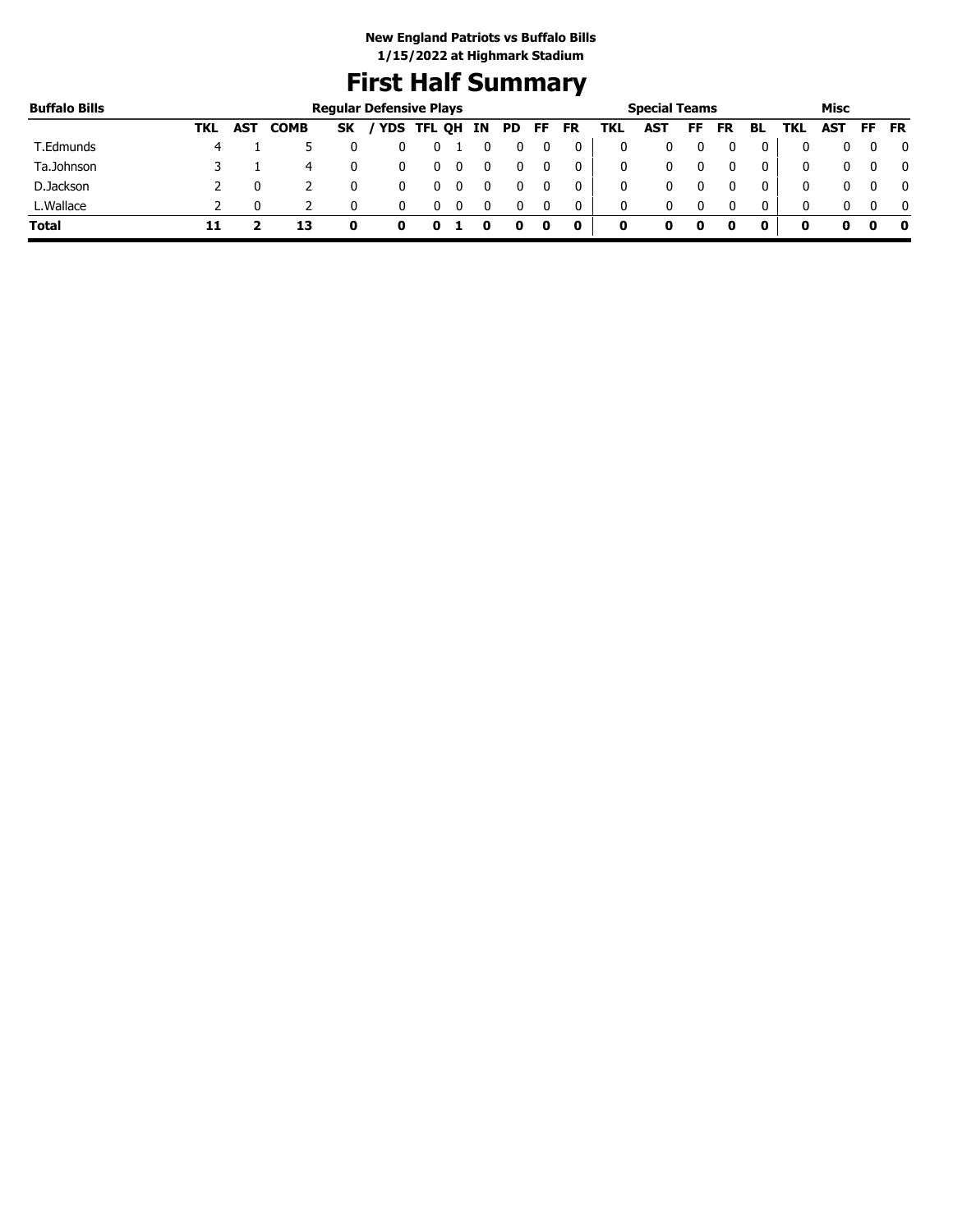|                              | New England Patriots vs Buffalo Bills at Highmark Stadium                                                                |                |
|------------------------------|--------------------------------------------------------------------------------------------------------------------------|----------------|
| Play By Play                 | <b>First Quarter</b>                                                                                                     | 1/15/2022      |
|                              | NE wins the coin toss and elects to defer. BUF elects to Receive, and NE elects to defend the west goal.                 |                |
|                              | J.Bailey kicks 50 yards from NE 35 to BUF 15. I.McKenzie to BUF 30 for 15 yards (B.King).                                |                |
|                              | Buffalo Bills at 15:00, (1st play from scrimmage 14:53)                                                                  |                |
| 1-10-BUF 30                  | (14:53) (Shotgun) J. Allen pass short middle to S. Diggs to BUF 39 for 9 yards (J. Bentley).                             |                |
| 2-1-BUF 39                   | (14:19) (Shotgun) D.Singletary right guard to BUF 43 for 4 yards (L.Guy, D.McCourty).                                    | R1             |
| 1-10-BUF 43                  | (13:29) (Shotgun) J.Allen pass short right to D.Singletary pushed ob at BUF 43 for no gain (J.Jackson).                  |                |
| 2-10-BUF43                   | (12:52) (Shotgun) J. Allen scrambles left end ran ob at NE 31 for 26 yards (D. McCourty).                                | R <sub>2</sub> |
| $1-10-NE$ 31                 | (12:07) (Shotgun) J. Allen pass incomplete short middle to E. Sanders. Underthrown, pressure on QB: 93-L. Guy.           |                |
| 2-10-NE 31                   | (12:01) (Shotgun) J. Allen pass short right to I. McKenzie pushed ob at NE 24 for 7 yards (J. Williams).                 |                |
| 3-3-NE 24                    | $(11:18)$ (Shotgun) J. Allen right end pushed ob at NE 9 for 15 yards (D. McCourty).                                     | R <sub>3</sub> |
| $1-9-NE9$                    | (10:38) (Shotgun) D.Singletary up the middle to NE 8 for 1 yard (M.Judon, L.Guy).                                        |                |
| $2 - 8 - NE_8$               | (9:58) (Shotgun) J.Allen pass short right to D.Knox for 8 yards, TOUCHDOWN [M.Judon].                                    | P <sub>4</sub> |
|                              | T.Bass extra point is GOOD, Center-R.Ferguson, Holder-M.Haack.                                                           |                |
|                              | NE 0 BUF 7, 9 plays, 70 yards, 5:15 drive, 5:15 elapsed                                                                  |                |
|                              | T.Bass kicks 67 yards from BUF 35 to NE -2. G.Olszewski to NE 13 for 15 yards (S.Neal).                                  |                |
|                              | New England Patriots at 9:45, (1st play from scrimmage 9:40)                                                             |                |
| $1-10-NE$ 13                 | (9:40) (Shotgun) D.Harris right end to NE 15 for 2 yards (D.Jackson, Ta.Johnson).                                        |                |
| 2-8-NE 15                    | (9:05) (Shotgun) M.Jones pass short left to K.Bourne pushed ob at NE 24 for 9 yards (L.Wallace) [T.Edmunds].             | P <sub>1</sub> |
| 1-10-NE 24                   | (8:30) M.Onwenu reported in as eligible. PENALTY on NE-Jak.Johnson, False Start, 5 yards, enforced at NE 24 - No Play.   |                |
| 1-15-NE 19                   | (8:12) D. Harris right end to NE 20 for 1 yard (H. Phillips, A. Klein).                                                  |                |
| 2-14-NE 20                   | (7:29) (Shotgun) M.Jones pass incomplete short left to K.Bourne.                                                         |                |
| 3-14-NE 20                   | (7:24) (Shotgun) M.Jones pass deep right to H.Henry pushed ob at 50 for 30 yards (D.Jackson).                            | P <sub>2</sub> |
| $1 - 10 - 50$                | (6:38) (Shotgun) M.Jones pass incomplete deep right to B.Bolden.                                                         |                |
| $2 - 10 - 50$                | (6:32) M. Jones pass incomplete short right to J. Meyers.                                                                |                |
| $3-10-50$                    | (6:28) (Shotgun) M.Jones scrambles right tackle ran ob at BUF 34 for 16 yards (E.Oliver).                                | R <sub>3</sub> |
| 1-10-BUF 34                  | (5.48) (Shotgun) M.Jones pass deep left intended for N.Agholor INTERCEPTED by M.Hyde at BUF -2. Touchback.               |                |
| <b>Buffalo Bills at 5:40</b> |                                                                                                                          |                |
| 1-10-BUF 20                  | (5:40) (Shotgun) J. Allen pass deep left to D. Knox to BUF 44 for 24 yards (J. Bentley).                                 | P <sub>5</sub> |
| 1-10-BUF 44                  | (4:58) (Shotgun) J. Allen pass short right to E. Sanders to BUF 46 for 2 yards (M. Bryant).                              |                |
| 2-8-BUF 46                   | (4:17) (Shotgun) I.McKenzie left end pushed ob at NE 47 for 7 yards (J.Williams).                                        |                |
| 3-1-NE 47                    | (3:41) (Shotgun) T.Doyle reported in as eligible. D.Singletary right guard to NE 41 for 6 yards (K.Van Noy; D.McCourty). | R6             |
| $1-10-NE$ 41                 | (3:01) J. Allen pass incomplete short right to D. Singletary (L. Guy). Pass deflected at line.                           |                |
| 2-10-NE41                    | (2:57) J.Allen pass deep left to I.McKenzie to NE 22 for 19 yards (M.Bryant).                                            | P7             |
| $1-10-NE$ 22                 | $(2:10)$ (Shotgun) J. Allen pass incomplete short right to S. Diggs.                                                     |                |
| 2-10-NE 22                   | (2:07) (Shotgun) J.Allen pass short right to S.Diggs pushed ob at NE 16 for 6 yards (J.Jackson).                         |                |
| 3-4-NE 16                    | (1:24) (Shotgun) J.Allen up the middle to NE 11 for 5 yards (C.Barmore).                                                 | R8             |
| 1-10-NE 11                   | (:45) (Shotgun) J.Allen pass short middle to D.Knox for 11 yards, TOUCHDOWN.                                             | P9             |
|                              | T.Bass extra point is GOOD, Center-R.Ferguson, Holder-M.Haack.                                                           |                |
|                              | NE 0 BUF 14, 10 plays, 80 yards, 5:00 drive, 14:20 elapsed                                                               |                |

TE U BUF 14, 10 prays, ou yarus, 3.00 urive, 14.<br>T.Bass kicks 65 yards from BUF 35 to end zone, Touchback. 80-G.Olszewski kneels 2 yds into end zone.

### **New England Patriots at 0:40**

1-10-NE 25 (:40) D.Harris right guard to NE 30 for 5 yards (J.Poyer, T.Edmunds).

| <b>END OF OUARTER</b>       |              | Time           | <b>First Downs</b> |    |                 |     | <b>Efficiencies</b> |        |  |
|-----------------------------|--------------|----------------|--------------------|----|-----------------|-----|---------------------|--------|--|
|                             | <b>Score</b> | Poss           |                    |    | $R$ $P$ $X$ $T$ |     | 3 Down              | 4 Down |  |
| <b>New England Patriots</b> |              | $4:45$ 1 2 0 3 |                    |    |                 |     | 2/2                 | 0/0    |  |
| <b>Buffalo Bills</b>        | 14           | 10:15          | 5.                 | 40 |                 | - 9 | 3/3                 | 0/0    |  |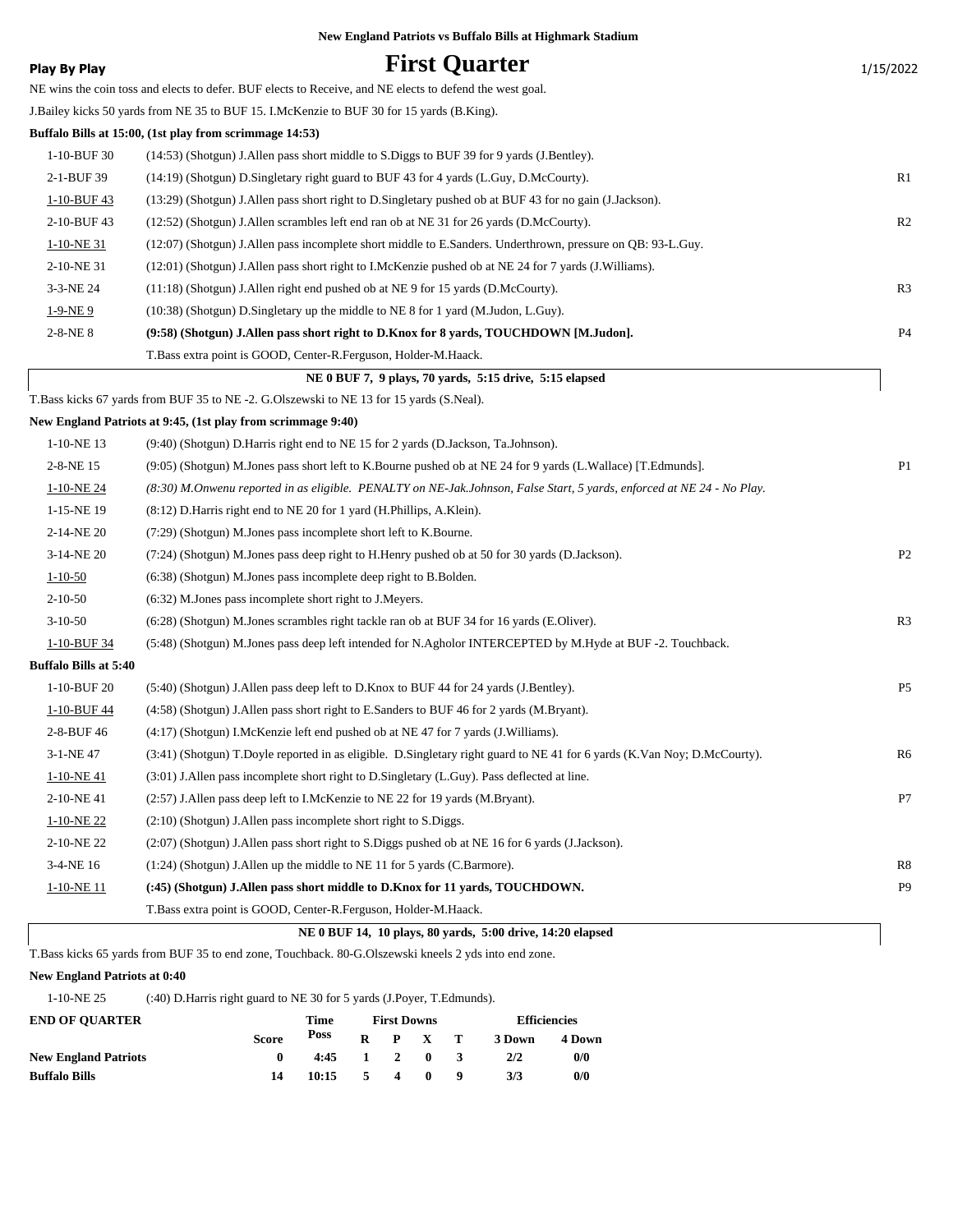| <b>Play By Play</b>                 | <b>Second Quarter</b>                                                                                                                                                                         | 1/15/2022       |
|-------------------------------------|-----------------------------------------------------------------------------------------------------------------------------------------------------------------------------------------------|-----------------|
| New England Patriots continued.     |                                                                                                                                                                                               |                 |
| 2-5-NE 30                           | (15:00) M.Onwenu reported in as eligible. D.Harris right end to NE 32 for 2 yards (T.Edmunds).                                                                                                |                 |
| 3-3-NE 32                           | (14:19) D.Harris left end pushed ob at NE 34 for 2 yards (M.Addison).                                                                                                                         |                 |
| 4-1-NE 34                           | (13:31) J.Bailey punts 47 yards to BUF 19, Center-J.Cardona, fair catch by M.Hyde.                                                                                                            |                 |
| <b>Buffalo Bills at 13:23</b>       |                                                                                                                                                                                               |                 |
| 1-10-BUF 19                         | (13:23) (Shotgun) J.Allen pass incomplete short left to G.Davis.                                                                                                                              |                 |
| 2-10-BUF 19                         | (13:19) (Shotgun) D.Singletary left end to BUF 28 for 9 yards (D.Wise).                                                                                                                       |                 |
| 3-1-BUF 28                          | (12:37) T.Doyle reported in as eligible. D.Singletary left end to BUF 31 for 3 yards (J.Williams, A.Phillips).                                                                                | R10             |
| 1-10-BUF 31                         | (11:50) J. Allen pass short middle to D. Singletary to BUF 36 for 5 yards (A. Phillips, K. Van Noy).                                                                                          |                 |
|                                     | PENALTY on NE-D.Hightower, Illegal Contact, 5 yards, enforced at BUF 31 - No Play.                                                                                                            | X11             |
| 1-10-BUF 36                         | $(11:28)$ (Shotgun) J. Allen pass deep right to G. Davis to NE 42 for 22 yards (J. Williams).                                                                                                 | P <sub>12</sub> |
| $1-10-NE$ 42                        | $(10:42)$ J. Allen scrambles left end to NE 34 for 8 yards (D. McCourty).                                                                                                                     |                 |
| 2-2-NE 34                           | (9:56) D. Singletary right guard to NE 32 for 2 yards (D. Hightower).                                                                                                                         | R13             |
|                                     | PENALTY on NE-D. Ekuale, Face Mask (15 Yards), 15 yards, enforced at NE 32.                                                                                                                   | X14             |
|                                     | Timeout #1 by NE at 09:23.                                                                                                                                                                    |                 |
| 1-10-NE 17                          | (9:23) (Shotgun) D.Singletary right tackle to NE 13 for 4 yards (D.Ross; C.Barmore).                                                                                                          |                 |
| 2-6-NE 13                           | (8:47) (Shotgun) D.Singletary right tackle to NE 4 for 9 yards (D.McCourty, K.Dugger).                                                                                                        | R <sub>15</sub> |
| $1-4-NE4$                           | (8:06) (Shotgun) T.Doyle reported in as eligible. D.Singletary right guard to NE 3 for 1 yard (D.Wise).                                                                                       |                 |
| $2-3-NE3$                           | (7:24) (Shotgun) D.Singletary left tackle for 3 yards, TOUCHDOWN.<br>The Replay Official reviewed the runner broke the plane ruling, and the play was Upheld. The ruling on the field stands. | R <sub>16</sub> |
|                                     | T.Bass extra point is Blocked (D.Wise), Center-R.Ferguson, Holder-M.Haack. Kick went back through end zone, no recovery.                                                                      |                 |
|                                     | NE 0 BUF 20, 10 plays, 81 yards, 2 penalties, 6:03 drive, 7:40 elapsed                                                                                                                        |                 |
|                                     | T.Bass kicks 60 yards from BUF 35 to NE 5. G.Olszewski to NE 21 for 16 yards (T.Matakevich, J.Kumerow).                                                                                       |                 |
|                                     | New England Patriots at 7:20, (1st play from scrimmage 7:14)                                                                                                                                  |                 |
| $1-10-NE$ 21                        | (7:14) (Shotgun) M.Jones pass short left to R.Stevenson to NE 25 for 4 yards (L.Wallace).                                                                                                     |                 |
| 2-6-NE 25                           | (6:32) (Shotgun) M.Jones pass incomplete deep left to H.Henry.                                                                                                                                |                 |
| 3-6-NE 25                           | $(6:26)$ (Shotgun) M.Jones pass incomplete deep left to N.Agholor.                                                                                                                            |                 |
|                                     | PENALTY on BUF-L.Wallace, Defensive Pass Interference, 22 yards, enforced at NE 25 - No Play.                                                                                                 | X4              |
| $1-10-NE$ 47                        | $(6:20)$ M. Onwenu reported in as eligible. R. Stevenson left tackle to 50 for 3 yards $(A.Klein)$ .                                                                                          |                 |
| $2 - 7 - 50$                        | (5:38) (Shotgun) M.Jones sacked at NE 42 for -8 yards (S.Lotulelei).                                                                                                                          |                 |
| 3-15-NE42                           | (4:49) (Shotgun) PENALTY on NE, Delay of Game, 5 yards, enforced at NE 42 - No Play.                                                                                                          |                 |
| 3-20-NE 37                          | (4:32) (Shotgun) M.Jones pass short middle to B.Bolden to NE 49 for 12 yards (Ta.Johnson).                                                                                                    |                 |
| 4-8-NE49                            | (3:53) J.Bailey punts 42 yards to BUF 9, Center-J.Cardona. M.Hyde pushed ob at BUF 11 for 2 yards (M.Slater).                                                                                 |                 |
| <b>Buffalo Bills at 3:44</b>        |                                                                                                                                                                                               |                 |
| 1-10-BUF 11                         | (3:44) (Shotgun) J.Allen pass short right to I.McKenzie pushed ob at BUF 30 for 19 yards (J.Jackson).                                                                                         | P17             |
| 1-10-BUF 30                         | (3:08) (Shotgun) J. Allen pass deep right to S. Diggs pushed ob at NE 25 for 45 yards (J. Jackson).                                                                                           | P18             |
|                                     | Timeout #1 by BUF at 02:24.                                                                                                                                                                   |                 |
| $1-10-NE$ 25                        | (2:24) J.Allen scrambles left end to NE 16 for 9 yards (J.Collins).                                                                                                                           |                 |
| Two-Minute Warning                  |                                                                                                                                                                                               |                 |
| 2-1-NE 16                           | (2:00) D.Singletary right tackle for 16 yards, TOUCHDOWN. Key blocks: R.Gilliam, I.McKenzie.                                                                                                  | R <sub>19</sub> |
|                                     | T. Bass extra point is GOOD, Center-R. Ferguson, Holder-M. Haack.                                                                                                                             |                 |
|                                     | NE 0 BUF 27, 4 plays, 89 yards, 1:51 drive, 13:07 elapsed                                                                                                                                     |                 |
|                                     | T.Bass kicks 65 yards from BUF 35 to end zone, Touchback. Kick stops 8 yds into end zone.                                                                                                     |                 |
| <b>New England Patriots at 1:53</b> |                                                                                                                                                                                               |                 |
| 1-10-NE 25                          | (1:53) (Shotgun) M.Jones pass short left to K.Bourne ran ob at NE 35 for 10 yards.                                                                                                            | P <sub>5</sub>  |
| $1-10-NE$ 35                        | (1:47) (No Huddle, Shotgun) M.Jones pass short left to B.Bolden to NE 37 for 2 yards (M.Milano).                                                                                              |                 |
| 2-8-NE 37                           | (1:27) (No Huddle, Shotgun) M.Jones pass short right to B.Bolden to NE 42 for 5 yards (Ta.Johnson, M.Hyde).                                                                                   |                 |
| 3-3-NE 42                           | (1:04) (No Huddle, Shotgun) M.Jones pass short right to B.Bolden pushed ob at 50 for 8 yards (T.Edmunds).                                                                                     | P <sub>6</sub>  |
| $1 - 10 - 50$                       | (:57) (No Huddle, Shotgun) M.Jones scrambles left guard to BUF 48 for 2 yards (T.Edmunds).                                                                                                    |                 |
| 2-8-BUF 48                          | (:38) (No Huddle) M.Jones sacked at NE 48 for -4 yards (J.Hughes).                                                                                                                            |                 |

Timeout #2 by NE at 00:30.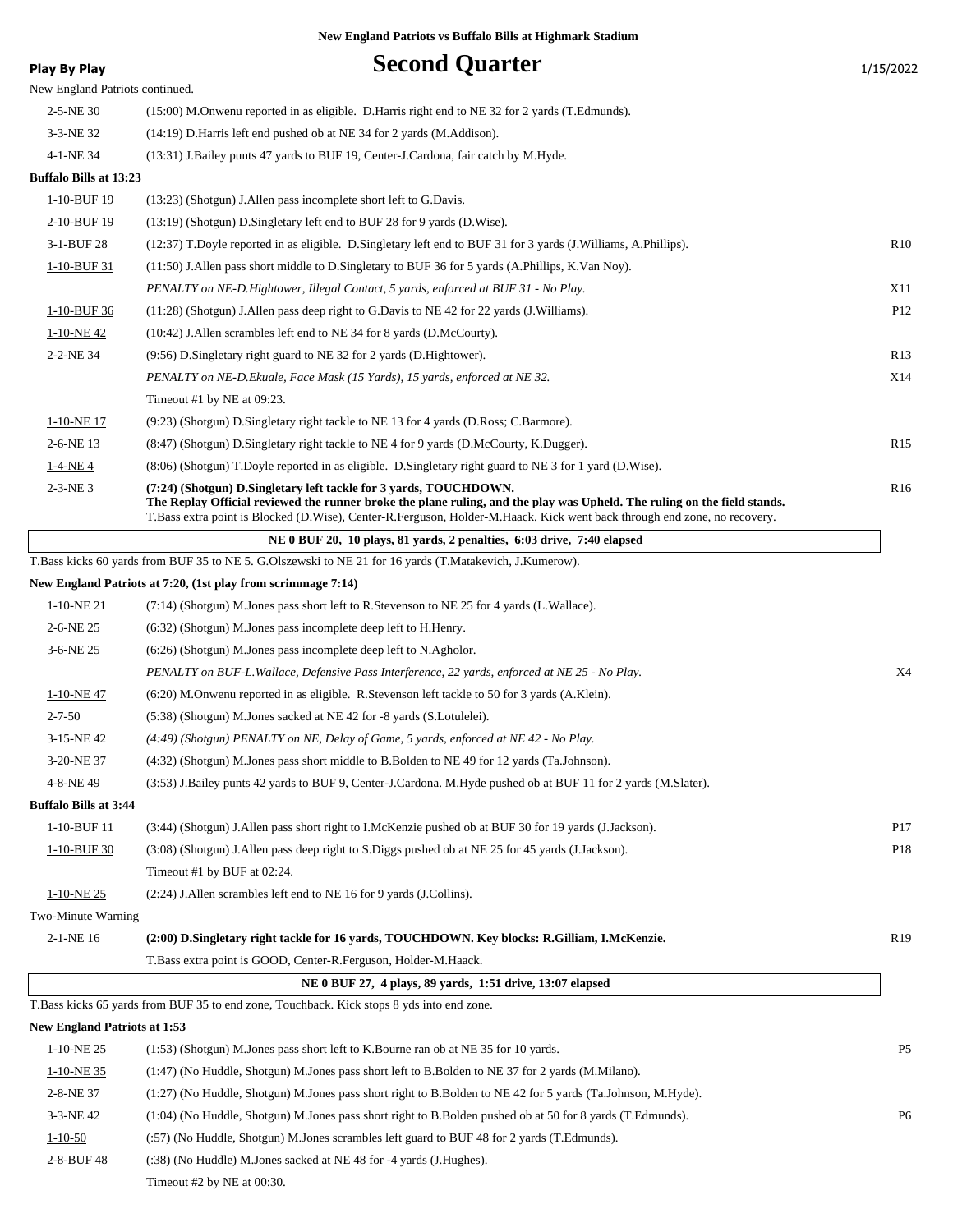| 3-12-NE48   | (:30) (Shotgun) M.Jones pass short middle to J.Meyers to BUF 45 for 7 yards (T.Edmunds). |                |
|-------------|------------------------------------------------------------------------------------------|----------------|
|             | Timeout #3 by NE at $00:22$ .                                                            |                |
| 4-5-BUF 45  | (:22) (Shotgun) M.Jones pass deep right to J.Meyers to BUF 26 for 19 yards (Ta.Johnson). | P <sub>7</sub> |
| 1-10-BUF 26 | $(0.07)$ (No Huddle) M. Jones spiked the ball to stop the clock.                         |                |
|             | Timeout #2 by BUF at 00:06.                                                              |                |
| 2-10-BUF 26 | (:06) N.Folk 44 yard field goal is GOOD, Center-J.Cardona, Holder-J.Bailey.              |                |

|                                                                                |              |      |   |                    |                  | NE 3 BUF 27, 10 plays, 49 yards, 1:52 drive, 14:59 elapsed |        |
|--------------------------------------------------------------------------------|--------------|------|---|--------------------|------------------|------------------------------------------------------------|--------|
| N. Folk kicks 58 yards from NE 35 to BUF 7. I. McKenzie to BUF 12 for 5 yards. |              |      |   |                    |                  |                                                            |        |
| <b>END OF OUARTER</b>                                                          |              | Time |   | <b>First Downs</b> |                  | <b>Efficiencies</b>                                        |        |
|                                                                                | <b>Score</b> | Poss | R | $\mathbf{P}$       | $X$ T            | 3 Down                                                     | 4 Down |
| <b>New England Patriots</b>                                                    |              | 7:05 | 0 |                    | $\boldsymbol{4}$ | 1/4                                                        | 1/1    |
| <b>Buffalo Bills</b>                                                           | 27           | 7:55 |   |                    | 10               | 1/1                                                        | 0/0    |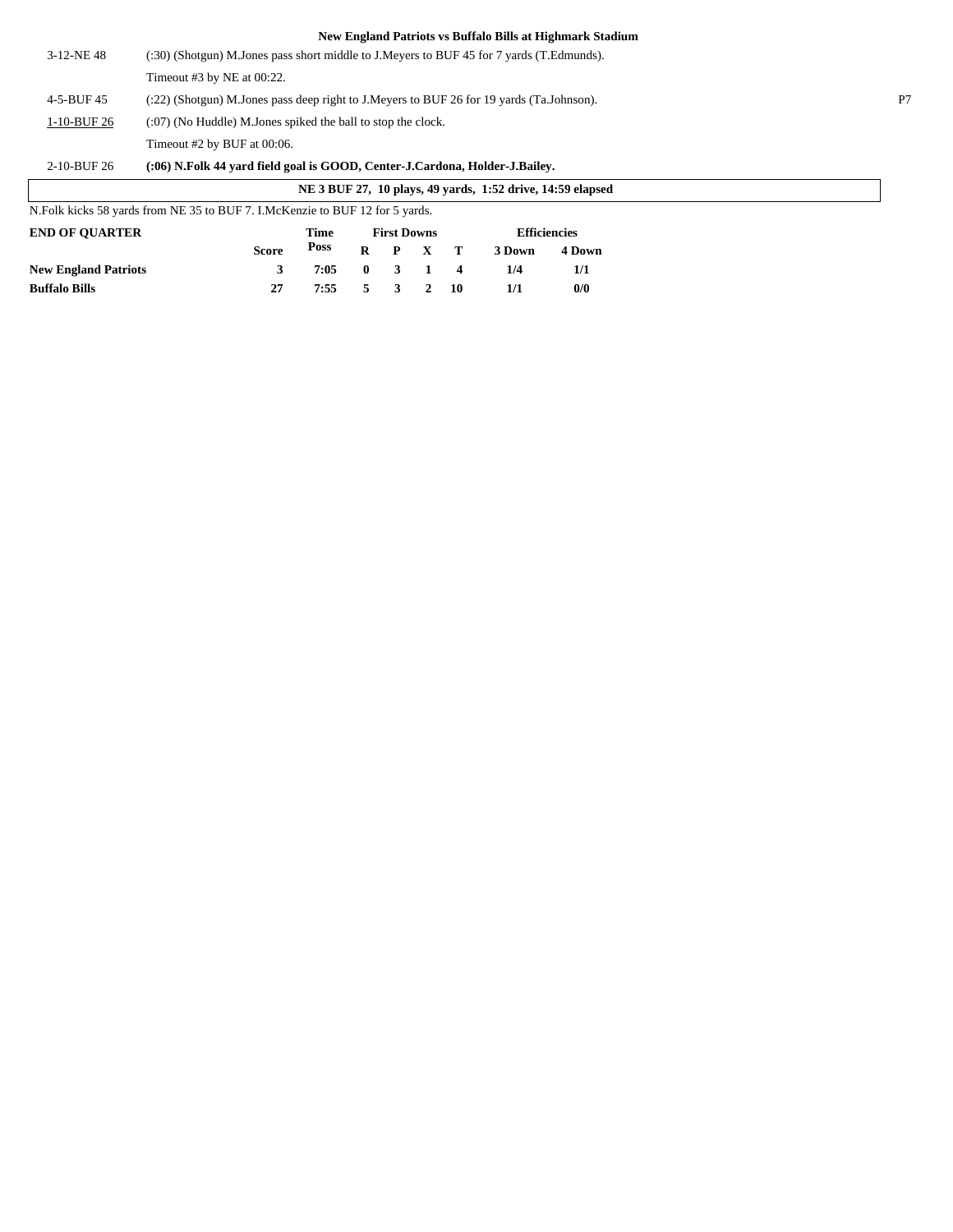### **Play By Play Play Play Play Play By Play Play By Play Play By Play Play Play Play Play Play Play Play Play Play Play Play Play Play Play Play Play Play Play Play Play**

|                                     | NE elects to Receive, and BUF elects to defend the West goal.                                                                                                                                                                                    |                 |
|-------------------------------------|--------------------------------------------------------------------------------------------------------------------------------------------------------------------------------------------------------------------------------------------------|-----------------|
|                                     | T.Bass kicks 62 yards from BUF 35 to NE 3. G.Olszewski to NE 24 for 21 yards (T.Dodson, Jaq.Johnson).                                                                                                                                            |                 |
|                                     | New England Patriots at 15:00, (1st play from scrimmage 14:54)                                                                                                                                                                                   |                 |
| 1-10-NE 24                          | (14:54) (Shotgun) D.Harris right guard to NE 27 for 3 yards (M.Milano).                                                                                                                                                                          |                 |
| 2-7-NE 27                           | (14:14) M.Jones pass short middle to R.Stevenson to NE 37 for 10 yards (T.Edmunds) [M.Milano].                                                                                                                                                   | P8              |
| 1-10-NE 37                          | (13:37) (Shotgun) D. Harris left guard to BUF 49 for 14 yards (M. Milano).                                                                                                                                                                       | R <sub>9</sub>  |
| 1-10-BUF 49                         | (12:58) M.Jones pass short left intended for H.Henry INTERCEPTED by L.Wallace (M.Milano) at BUF 42. L.Wallace to BUF 42 for no gain.                                                                                                             |                 |
| <b>Buffalo Bills at 12:53</b>       |                                                                                                                                                                                                                                                  |                 |
| 1-10-BUF42                          | (12:53) T.Doyle reported in as eligible. D.Singletary right guard to BUF 44 for 2 yards (D.Godchaux, L.Guy).                                                                                                                                     |                 |
| 2-8-BUF 44                          | (12:12) (Shotgun) J. Allen pass short left to R. Gilliam to BUF 48 for 4 yards (K. Dugger, A. Phillips).                                                                                                                                         |                 |
| 3-4-BUF 48                          | (11:29) (Shotgun) J. Allen pass short left to D. Singletary to NE 43 for 9 yards (J. Williams, K. Van Noy).                                                                                                                                      | P <sub>20</sub> |
| 1-10-NE43                           | (10:44) (Shotgun) J. Allen pass short left to D. Singletary to NE 39 for 4 yards (D. McCourty).                                                                                                                                                  |                 |
| 2-6-NE 39                           | (10:04) (Shotgun) I.McKenzie right end pushed ob at NE 24 for 15 yards (D.McCourty).                                                                                                                                                             | R21             |
| 1-10-NE 24                          | (9:19) (Shotgun) J. Allen pass short left to C. Beasley to NE 17 for 7 yards (D. Hightower).                                                                                                                                                     |                 |
|                                     | PENALTY on BUF-D.Knox, Offensive Pass Interference, 10 yards, enforced at NE 24 - No Play.                                                                                                                                                       |                 |
| 1-20-NE 34                          | (8:56) (Shotgun) J. Allen pass deep left to E. Sanders for 34 yards, TOUCHDOWN.                                                                                                                                                                  | P <sub>22</sub> |
|                                     | T.Bass extra point is Blocked (L.Guy), Center-R.Ferguson, Holder-M.Haack. Kick traveled wide left after block.                                                                                                                                   |                 |
|                                     | NE 3 BUF 33, 6 plays, 58 vards, 4:05 drive, 6:12 elapsed                                                                                                                                                                                         |                 |
|                                     | T.Bass kicks 65 yards from BUF 35 to end zone, Touchback. Kick through end zone.                                                                                                                                                                 |                 |
| <b>New England Patriots at 8:48</b> |                                                                                                                                                                                                                                                  |                 |
| 1-10-NE 25                          | (8.48) M. Jones pass short middle to D. Harris to NE 32 for 7 yards (T. Edmunds).                                                                                                                                                                |                 |
| 2-3-NE 32                           | (8.15) (Shotgun) M.Jones pass short left to J.Meyers to NE 33 for 1 yard (Ta.Johnson).                                                                                                                                                           |                 |
| 3-2-NE 33                           | (7:51) PENALTY on NE, Offensive Too Many Men on Field, 4 yards, enforced at NE 33 - No Play.                                                                                                                                                     |                 |
| 3-6-NE 29                           | (7:36) (Shotgun) M.Jones pass deep right to K.Bourne to BUF 28 for 43 yards (J.Poyer).                                                                                                                                                           | <b>P10</b>      |
| 1-10-BUF 28                         | (6:54) (Shotgun) K.Bourne left end to BUF 14 for 14 yards (M.Hyde; L.Wallace). BUF-M.Addison was injured during the play. His return is<br>Questionable. Reverse, handoff from B.Bolden after orginal handoff from M.Jones. M.Addison walks off. | R11             |
| 1-10-BUF 14                         | (6:30) (Shotgun) M.Jones pass incomplete short left to B.Bolden (A.Epenesa).                                                                                                                                                                     |                 |
| 2-10-BUF 14                         | (6:25) (Shotgun) M.Jones pass short left to R.Stevenson to BUF 10 for 4 yards (M.Milano).                                                                                                                                                        |                 |
| 3-6-BUF 10                          | (5:41) (Shotgun) M.Jones pass short left to J.Meyers pushed ob at BUF 3 for 7 yards (L.Wallace, M.Milano).                                                                                                                                       | P <sub>12</sub> |

- 1-3-BUF 3 (5:05) M.Onwenu reported in as eligible. D.Harris right end to BUF 3 for no gain (G.Rousseau; A.Klein). 2-3-BUF 3 (4:27) M.Jones pass incomplete short middle. Thrown away, under pressure from 49-T.Edmunds.
- 3-3-BUF 3 (4:21) (Shotgun) M.Jones pass incomplete short middle to J.Meyers.

| NE 10 BUF 33, 11 plays, 75 yards, 4:36 drive, 10:48 elapsed |                                                                              |     |  |  |  |  |  |
|-------------------------------------------------------------|------------------------------------------------------------------------------|-----|--|--|--|--|--|
|                                                             | N. Folk extra point is GOOD, Center-J. Cardona, Holder-J. Bailey.            |     |  |  |  |  |  |
| $4-3-BUF3$                                                  | (4:16) (Shotgun) M.Jones pass short left to K.Bourne for 3 yards, TOUCHDOWN. | P13 |  |  |  |  |  |
| <i>.</i>                                                    | $(7.21)$ (Dhotgun) M.Jones pass meomprete short imagic to J.Meyers.          |     |  |  |  |  |  |

J.Bailey kicks 57 yards from NE 35 to BUF 8. I.McKenzie to BUF 23 for 15 yards (G.Olszewski).

### **Buffalo Bills at 4:12, (1st play from scrimmage 4:05)**

 $\sqrt{2}$ 

| <b>END OF OUARTER</b> | Time<br><b>First Downs</b>                                                                                                                        | <b>Efficiencies</b> |                 |  |  |  |  |
|-----------------------|---------------------------------------------------------------------------------------------------------------------------------------------------|---------------------|-----------------|--|--|--|--|
| $1-10-NE$ 36          | (:30) (Shotgun) I.McKenzie right end ran ob at NE 29 for 7 yards (A.Phillips; J.Jackson). Backward pass.                                          |                     |                 |  |  |  |  |
| $1-10-BUF45$          | P <sub>25</sub><br>(1:14) (Shotgun) J.Allen pass short middle to C.Beasley to NE 36 for 19 yards (K.Dugger). Thrown under pressure from M.Bryant. |                     |                 |  |  |  |  |
| 3-1-BUF 42            | $(1:53)$ T.Doyle reported in as eligible. J.Allen up the middle to BUF 45 for 3 yards (K.Van Noy).<br>R <sub>24</sub>                             |                     |                 |  |  |  |  |
| 2-2-BUF 41            | (2:40) D.Singletary right tackle to BUF 42 for 1 yard (A.Phillips).                                                                               |                     |                 |  |  |  |  |
| 1-10-BUF 33           | $(3:25)$ (Shotgun) J. Allen pass short right to D. Knox to BUF 41 for 8 yards (A. Phillips).                                                      |                     |                 |  |  |  |  |
| 1-10-BUF 23           | (4:05) (Shotgun) D.Singletary up the middle to BUF 33 for 10 yards (D.Hightower).                                                                 |                     | R <sub>23</sub> |  |  |  |  |

| <b>END OF OUARTER</b>       |              | Time | <b>First Downs</b> |              |                         |    | <b>Efficiencies</b> |        |  |
|-----------------------------|--------------|------|--------------------|--------------|-------------------------|----|---------------------|--------|--|
|                             | <b>Score</b> | Poss |                    |              | $R$ $P$ $X$ $T$         |    | 3 Down              | 4 Down |  |
| <b>New England Patriots</b> | 10           | 6:43 | $\mathbf{2}$       | $4 \quad 0$  |                         | -6 | 2/3                 |        |  |
| <b>Buffalo Bills</b>        | 33           | 8:17 | $\mathbf{3}$       | $\mathbf{3}$ | $\overline{\mathbf{0}}$ | 6  | 2/2                 | 0/0    |  |
|                             |              |      |                    |              |                         |    |                     |        |  |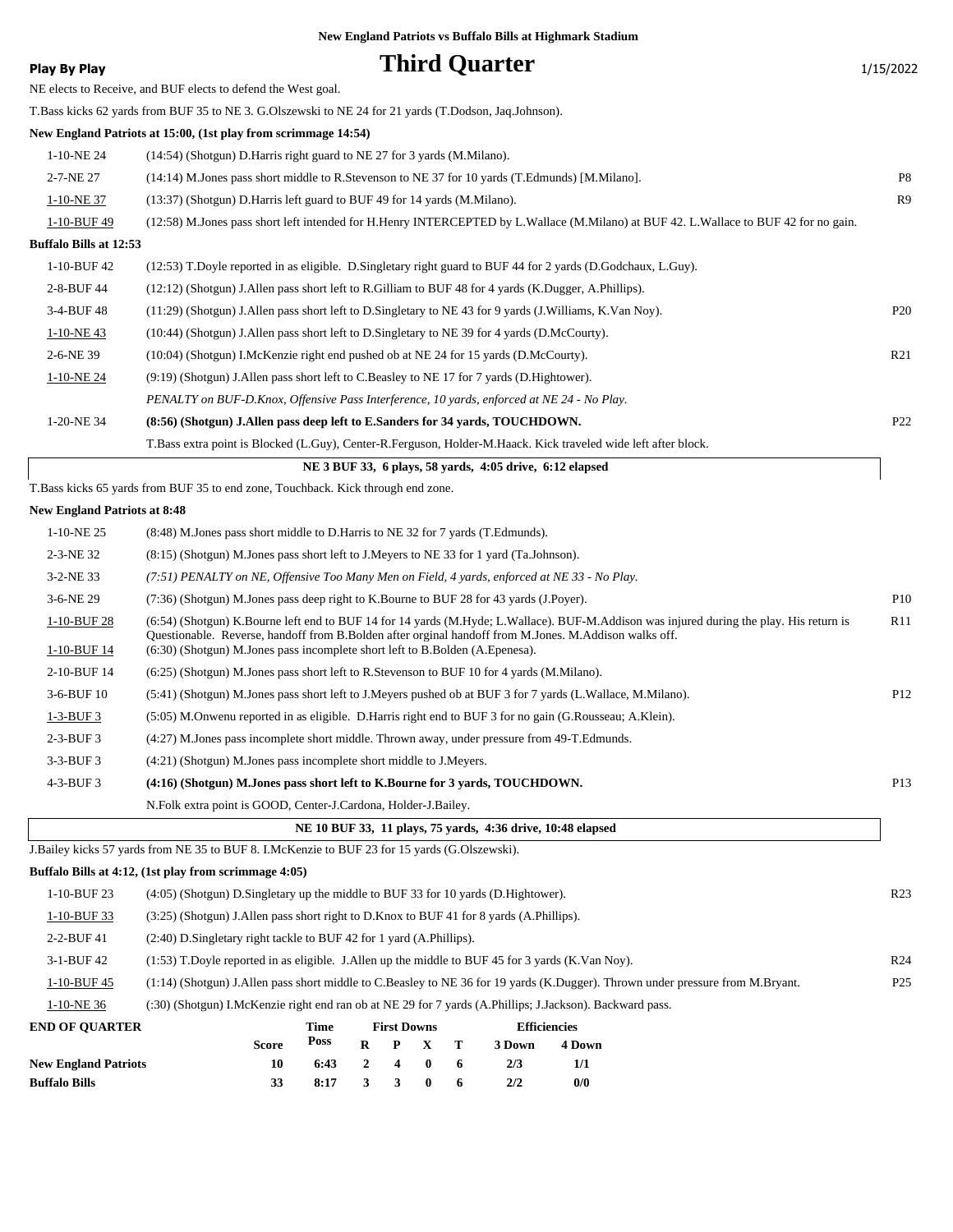| <b>Play By Play</b>           |                                                                                                           |       |              |                    |          |   | <b>Fourth Quarter</b>                                     |                                                                                                                           | 1/15/2022       |
|-------------------------------|-----------------------------------------------------------------------------------------------------------|-------|--------------|--------------------|----------|---|-----------------------------------------------------------|---------------------------------------------------------------------------------------------------------------------------|-----------------|
| Buffalo Bills continued.      |                                                                                                           |       |              |                    |          |   |                                                           |                                                                                                                           |                 |
| 2-3-NE 29                     | $(15:00)$ D. Singletary left end to NE 23 for 6 yards (A. Phillips).                                      |       |              |                    |          |   |                                                           |                                                                                                                           | R <sub>26</sub> |
| $1-10-NE$ 23                  | (14:14) (Shotgun) D.Singletary left tackle to NE 19 for 4 yards (D.Ekuale; L.Guy).                        |       |              |                    |          |   |                                                           |                                                                                                                           |                 |
| 2-6-NE 19                     | (13:27) (Shotgun) J.Allen pass deep middle to G.Davis for 19 yards, TOUCHDOWN.                            |       |              |                    |          |   |                                                           |                                                                                                                           | P <sub>27</sub> |
|                               | T. Bass extra point is GOOD, Center-R. Ferguson, Holder-M. Haack.                                         |       |              |                    |          |   |                                                           |                                                                                                                           |                 |
|                               |                                                                                                           |       |              |                    |          |   | NE 10 BUF 40, 9 plays, 77 yards, 5:50 drive, 1:38 elapsed |                                                                                                                           |                 |
|                               | T.Bass kicks 66 yards from BUF 35 to NE -1. G.Olszewski to NE 24 for 25 yards (Jaq.Johnson; T.Dodson).    |       |              |                    |          |   |                                                           |                                                                                                                           |                 |
|                               | New England Patriots at 13:22, (1st play from scrimmage 13:15)                                            |       |              |                    |          |   |                                                           |                                                                                                                           |                 |
| 1-10-NE 24                    | (13:15) M.Onwenu reported in as eligible. R.Stevenson right tackle to NE 24 for no gain (G.Rousseau).     |       |              |                    |          |   |                                                           |                                                                                                                           |                 |
| 2-10-NE 24                    | (12:40) (Shotgun) M.Jones pass short left to R.Stevenson to NE 39 for 15 yards (H.Phillips).              |       |              |                    |          |   |                                                           |                                                                                                                           | P <sub>14</sub> |
| $1-10-NE$ 39                  | (12:03) M.Jones pass incomplete short right to Jak.Johnson. Pressure on QB: G.Rousseau.                   |       |              |                    |          |   |                                                           |                                                                                                                           |                 |
| 2-10-NE 39                    | (11:56) (Shotgun) M.Jones pass short left to J.Meyers to NE 42 for 3 yards (L.Wallace, T.Edmunds).        |       |              |                    |          |   |                                                           |                                                                                                                           |                 |
| 3-7-NE 42                     | $(11:13)$ (Shotgun) M.Jones sacked at NE 38 for -4 yards (C.Basham).                                      |       |              |                    |          |   |                                                           |                                                                                                                           |                 |
| 4-11-NE 38                    | (10:32) J.Bailey punts 53 yards to BUF 9, Center-J.Cardona. M.Hyde to NE 39 for 52 yards (M.Slater).      |       |              |                    |          |   |                                                           |                                                                                                                           |                 |
| <b>Buffalo Bills at 10:13</b> |                                                                                                           |       |              |                    |          |   |                                                           |                                                                                                                           |                 |
| 1-10-NE 39                    | $(10:13)$ J. Allen pass deep right to D. Knox to NE 1 for 38 yards (J. Jackson).                          |       |              |                    |          |   |                                                           |                                                                                                                           | P <sub>28</sub> |
| $1 - 1 - NE$ 1                |                                                                                                           |       |              |                    |          |   |                                                           | (9:23) T.Doyle and J.Feliciano reported in as eligible. Z.Moss up the middle to NE 1 for no gain (K.Dugger, D.Hightower). |                 |
| $2-1-NE$ 1                    | (8:41) T.Doyle reported in as eligible. J.Allen pass short left to T.Doyle for 1 yard, TOUCHDOWN.         |       |              |                    |          |   |                                                           |                                                                                                                           | P <sub>29</sub> |
|                               |                                                                                                           |       |              |                    |          |   |                                                           | T.Bass extra point is GOOD, Center-R.Ferguson, Holder-M.Haack. Kick hits left upright before going through.               |                 |
|                               |                                                                                                           |       |              |                    |          |   | NE 10 BUF 47, 3 plays, 39 yards, 1:36 drive, 6:23 elapsed |                                                                                                                           |                 |
|                               | T.Bass kicks 64 yards from BUF 35 to NE 1. G.Olszewski to NE 27 for 26 yards (T.Jones).                   |       |              |                    |          |   |                                                           |                                                                                                                           |                 |
|                               | Timeout #1 by BUF at 08:31.                                                                               |       |              |                    |          |   |                                                           |                                                                                                                           |                 |
|                               | New England Patriots at 8:37, (1st play from scrimmage 8:31)                                              |       |              |                    |          |   |                                                           |                                                                                                                           |                 |
| 1-10-NE 27                    | $(8:31)$ D. Harris up the middle to NE 28 for 1 yard $(C.Basham)$ .                                       |       |              |                    |          |   |                                                           |                                                                                                                           |                 |
| 2-9-NE 28                     | (7:58) R.Stevenson left end pushed ob at NE 36 for 8 yards (D.Jackson).                                   |       |              |                    |          |   |                                                           |                                                                                                                           |                 |
| $3-1-NE$ 36                   | (7:20) (Shotgun) R.Stevenson up the middle to NE 38 for 2 yards (Jaq.Johnson, C.Lewis).                   |       |              |                    |          |   |                                                           |                                                                                                                           | R15             |
| $1-10-NE$ 38                  | $(6:47)$ M. Jones pass incomplete short middle.                                                           |       |              |                    |          |   |                                                           |                                                                                                                           |                 |
| 2-10-NE 38                    | (6:42) (Shotgun) M.Jones pass short left to K.Bourne to NE 44 for 6 yards (T.Matakevich, Jaq.Johnson).    |       |              |                    |          |   |                                                           |                                                                                                                           |                 |
| 3-4-NE 44                     | (6:02) (Shotgun) M.Jones pass short left to K.Bourne to NE 46 for 2 yards (S.Neal).                       |       |              |                    |          |   |                                                           |                                                                                                                           |                 |
| 4-2-NE46                      | (5:19) (Shotgun) M.Jones pass short right to J.Meyers to NE 49 for 3 yards (Jaq.Johnson, C.Lewis).        |       |              |                    |          |   |                                                           |                                                                                                                           | P <sub>16</sub> |
|                               | PENALTY on BUF-A. Epenesa, Roughing the Passer, 15 yards, enforced at NE 49.                              |       |              |                    |          |   |                                                           |                                                                                                                           | X17             |
| 1-10-BUF 36                   | (4:44) (Shotgun) R.Stevenson left tackle to BUF 29 for 7 yards (C.Lewis; A.Klein).                        |       |              |                    |          |   |                                                           |                                                                                                                           |                 |
| 2-3-BUF 29                    | $(4:11)$ (Shotgun) R.Stevenson up the middle to BUF 28 for 1 yard (E.Oliver).                             |       |              |                    |          |   |                                                           |                                                                                                                           |                 |
| 3-2-BUF 28                    | (3:32) M.Onwenu reported in as eligible. R.Stevenson left end to BUF 23 for 5 yards (H.Phillips, S.Neal). |       |              |                    |          |   |                                                           |                                                                                                                           | R <sub>18</sub> |
| $1-10-BUF23$                  | (2:51) M.Jones pass short left to N.Agholor to BUF 5 for 18 yards (Jaq.Johnson, C.Basham).                |       |              |                    |          |   |                                                           |                                                                                                                           | P19             |
| $1 - 5 - BUF 5$               | $(2.11)$ R. Stevenson right guard to BUF 4 for 1 yard (D. Hamlin, T. Matakevich).                         |       |              |                    |          |   |                                                           |                                                                                                                           |                 |
| Two-Minute Warning            |                                                                                                           |       |              |                    |          |   |                                                           |                                                                                                                           |                 |
| 2-4-BUF 4                     | (2:00) M. Jones pass incomplete short left to J. Meyers.                                                  |       |              |                    |          |   |                                                           |                                                                                                                           |                 |
| 3-4-BUF 4                     | (1:55) (Shotgun) M.Jones pass incomplete short left to H.Henry.                                           |       |              |                    |          |   |                                                           |                                                                                                                           |                 |
| 4-4-BUF4                      | (1:49) (Shotgun) M.Jones pass short left to K.Bourne for 4 yards, TOUCHDOWN.                              |       |              |                    |          |   |                                                           |                                                                                                                           | P <sub>20</sub> |
|                               | N. Folk extra point is GOOD, Center-J. Cardona, Holder-J. Bailey.                                         |       |              |                    |          |   |                                                           |                                                                                                                           |                 |
|                               |                                                                                                           |       |              |                    |          |   |                                                           | NE 17 BUF 47, 15 plays, 73 yards, 1 penalty, 6:53 drive, 13:16 elapsed                                                    |                 |
|                               | N.Folk kicks 42 yards from NE 35 to BUF 23. I.McKenzie (didn't try to advance) to BUF 23 for no gain.     |       |              |                    |          |   |                                                           |                                                                                                                           |                 |
|                               | Buffalo Bills at 1:44, (1st play from scrimmage 1:42)                                                     |       |              |                    |          |   |                                                           |                                                                                                                           |                 |
| 1-10-BUF 23                   |                                                                                                           |       |              |                    |          |   |                                                           | (1:42) 10-M. Trubisky in at QB. T. Doyle and C. Ford reported in as eligible. M. Trubisky kneels to BUF 23 for no gain.   |                 |
| 2-10-BUF 23                   | (1:02) M.Trubisky kneels to BUF 22 for -1 yards.                                                          |       |              |                    |          |   |                                                           |                                                                                                                           |                 |
| 3-11-BUF 22                   | $(31)$ M. Trubisky kneels to BUF 21 for -1 yards.                                                         |       |              |                    |          |   |                                                           |                                                                                                                           |                 |
| <b>END OF QUARTER</b>         |                                                                                                           | Time  |              | <b>First Downs</b> |          |   |                                                           | <b>Efficiencies</b>                                                                                                       |                 |
|                               | Score                                                                                                     | Poss  | R            | P                  | X        | т | 3 Down                                                    | 4 Down                                                                                                                    |                 |
| <b>New England Patriots</b>   | 17                                                                                                        | 10:02 | $\mathbf{2}$ | 4                  | 1        | 7 | 2/5                                                       | 2/2                                                                                                                       |                 |
| <b>Buffalo Bills</b>          | 47                                                                                                        | 4:58  | $\mathbf{1}$ | 3                  | $\bf{0}$ | 4 | 0/1                                                       | 0/0                                                                                                                       |                 |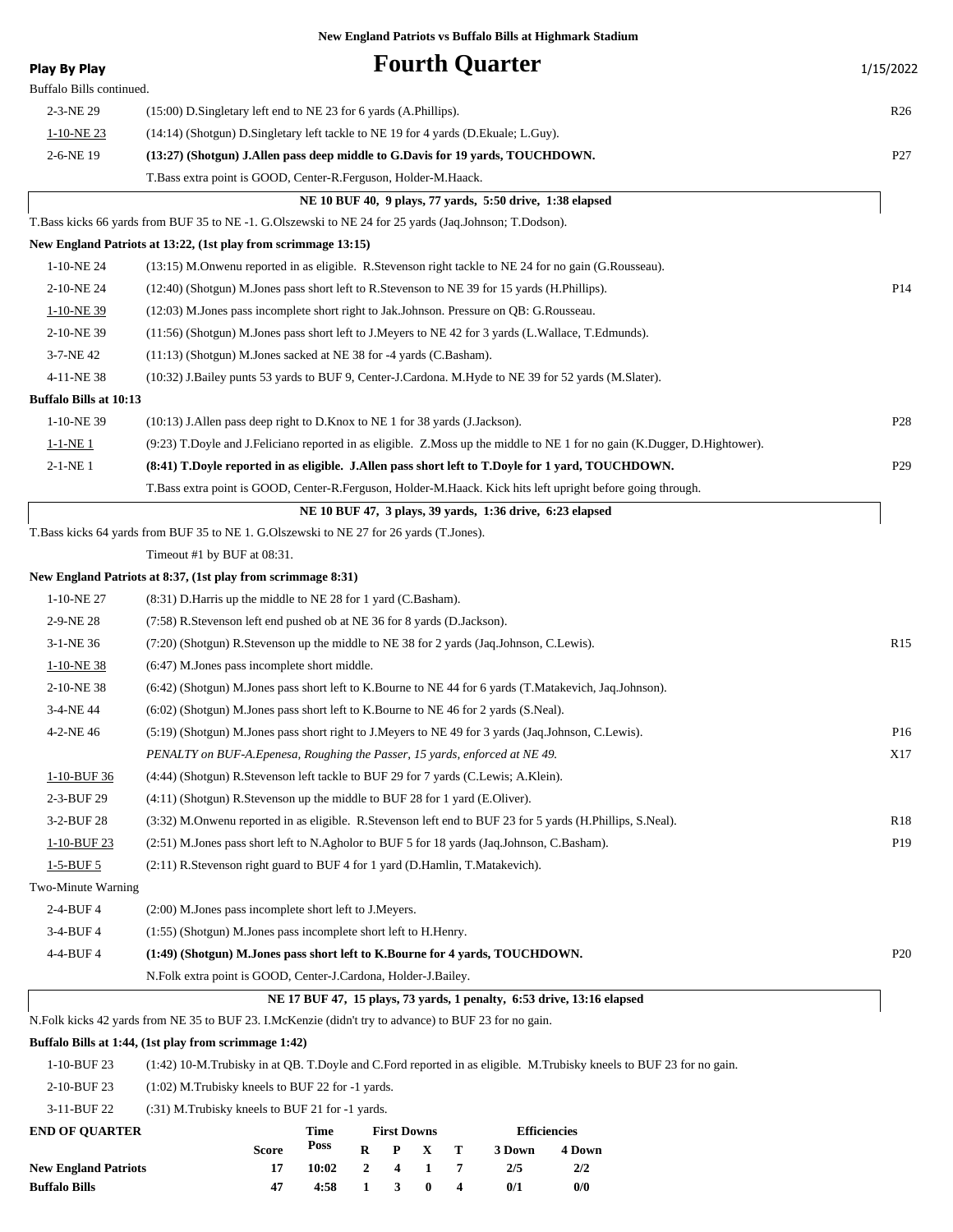### **Miscellaneous Statistics Report**

**New England Patriots vs Buffalo Bills**

**1/15/2022 at Highmark Stadium**

### **Ten Longest Plays for New England Patriots**

| Yards | 0tr | <b>Play Start</b>                   | <b>Play Description</b>                                                                                                                                                                                                                          |
|-------|-----|-------------------------------------|--------------------------------------------------------------------------------------------------------------------------------------------------------------------------------------------------------------------------------------------------|
| 43    |     | 3 3-6-NE 29                         | (7:36) (Shotgun) M.Jones pass deep right to K.Bourne to BUF 28 for 43 yards (J.Poyer).                                                                                                                                                           |
| 30    |     | 1 3-14-NE 20                        | (7:24) (Shotgun) M.Jones pass deep right to H.Henry pushed ob at 50 for 30 yards (D.Jackson).                                                                                                                                                    |
| 19    |     | 2 4-5-BUF 45                        | (:22) (Shotqun) M.Jones pass deep right to J.Meyers to BUF 26 for 19 yards (Ta.Johnson).                                                                                                                                                         |
| 18    |     | 4 4-2-NE46                          | (5:19) (Shotgun) M.Jones pass short right to J.Meyers to NE 49 for 3 yards (Jag.Johnson, C.Lewis).<br>PENALTY on BUF-A. Epenesa, Roughing the Passer, 15 yards, enforced at NE 49.                                                               |
| 18    |     | 4 1-10-BUF 23                       | (2:51) M.Jones pass short left to N.Agholor to BUF 5 for 18 yards (Jag.Johnson, C.Basham).                                                                                                                                                       |
| 16    |     | 1 3-10-50                           | (6:28) (Shotgun) M.Jones scrambles right tackle ran ob at BUF 34 for 16 yards (E.Oliver).                                                                                                                                                        |
| 15    |     | 4 2-10-NE 24                        | (12:40) (Shotgun) M.Jones pass short left to R.Stevenson to NE 39 for 15 yards (H.Phillips).                                                                                                                                                     |
| 14    |     | 3 1-10-NE 37                        | (13:37) (Shotqun) D.Harris left quard to BUF 49 for 14 yards (M.Milano).                                                                                                                                                                         |
| 14    |     | 3 1-10-BUF 28                       | (6:54) (Shotgun) K.Bourne left end to BUF 14 for 14 yards (M.Hyde; L.Wallace). BUF-M.Addison was injured during the play.<br>His return is Questionable. Reverse, handoff from B.Bolden after orginal handoff from M.Jones. M.Addison walks off. |
| 12    |     | 2 3-20-NE 37                        | (4:32) (Shotgun) M.Jones pass short middle to B.Bolden to NE 49 for 12 yards (Ta.Johnson).                                                                                                                                                       |
|       |     | Ten Longest Plays for Buffalo Bills |                                                                                                                                                                                                                                                  |

#### **Ten Longest Plays for Buffalo Bills**

| Yards | <b>Otr</b> | <b>Play Start</b> | <b>Play Description</b>                                                                                              |
|-------|------------|-------------------|----------------------------------------------------------------------------------------------------------------------|
| 45    | 2          | 1-10-BUF 30       | (3:08) (Shotgun) J.Allen pass deep right to S.Diggs pushed ob at NE 25 for 45 yards (J.Jackson).                     |
| 38    |            | 4 1-10-NE 39      | (10:13) J.Allen pass deep right to D.Knox to NE 1 for 38 yards (J.Jackson).                                          |
| 34    |            | 3 1-20-NE 34      | (8:56) (Shotgun) J. Allen pass deep left to E. Sanders for 34 yards, TOUCHDOWN.                                      |
| 26    |            | 2-10-BUF 43       | (12:52) (Shotgun) J.Allen scrambles left end ran ob at NE 31 for 26 yards (D.McCourty).                              |
| 24    | 1.         | 1-10-BUF 20       | (5:40) (Shotgun) J.Allen pass deep left to D.Knox to BUF 44 for 24 yards (J.Bentley).                                |
| 22    | 2          | 1-10-BUF 36       | (11:28) (Shotgun) J.Allen pass deep right to G.Davis to NE 42 for 22 yards (J.Williams).                             |
| 19    | 1.         | 2-10-NE 41        | (2:57) J.Allen pass deep left to I.McKenzie to NE 22 for 19 yards (M.Bryant).                                        |
| 19    |            | 2 1-10-BUF 11     | (3:44) (Shotgun) J.Allen pass short right to I.McKenzie pushed ob at BUF 30 for 19 yards (J.Jackson).                |
| 19    |            | 3 1-10-BUF 45     | (1:14) (Shotgun) J.Allen pass short middle to C.Beasley to NE 36 for 19 yards (K.Dugger). Thrown under pressure from |
| 19    |            | 4 2-6-NE 19       | (13:27) (Shotgun) J.Allen pass deep middle to G.Davis for 19 yards, TOUCHDOWN.                                       |

| <b>Touchdown Scoring Information</b> |                      | <b>Offense</b> | <b>Defense</b> Special Teams |
|--------------------------------------|----------------------|----------------|------------------------------|
| <b>VISITOR</b>                       | New England Patriots |                |                              |
| <b>HOME</b>                          | Buffalo Bills        |                |                              |

|            | <b>Player Scoring Information</b> |    |            |                        |   |                          |   |           |            |    |           |                    |            |      |        |
|------------|-----------------------------------|----|------------|------------------------|---|--------------------------|---|-----------|------------|----|-----------|--------------------|------------|------|--------|
|            | Club Player                       | TD | Rush<br>TD | <b>Rec KO TD</b><br>TD |   | <b>Punt Int TD</b><br>TD |   | Fum<br>TD | Misc<br>TD | FG | <b>XP</b> | 2Pt<br><b>Rush</b> | 2Pt<br>Rec | Sfty | Points |
| <b>NE</b>  | K.Bourne                          | 0  | 0          |                        | 0 | 0                        | 0 | 0         | 0          | 0  | 0         | 0                  | 0          | 0    | 12     |
| <b>NE</b>  | N.Folk                            | 0  | 0          |                        | 0 | 0                        | 0 | 0         | 0          |    | າ         |                    | 0          | 0    | 5.     |
| <b>BUF</b> | D.Singletary                      | 0  | ר.         |                        | 0 | 0                        | 0 | 0         | 0          | 0  | 0         | 0                  | 0          | 0    | 12     |
| <b>BUF</b> | D.Knox                            | 0  | 0          |                        |   | 0                        | 0 | 0         | 0          | 0  | 0         | 0                  | 0          | 0    | 12     |
| <b>BUF</b> | G.Davis                           | 0  | 0          |                        | 0 | 0                        | 0 | 0         | 0          | 0  | 0         | 0                  | 0          | 0    | 6      |
| <b>BUF</b> | E.Sanders                         | 0  | 0          |                        |   | 0                        | 0 | 0         | 0          | 0  | 0         | 0                  | 0          | 0    | 6      |
| <b>BUF</b> | T.Doyle                           | 0  | 0          |                        |   | 0                        | 0 | 0         | 0          | 0  | 0         |                    | 0          | 0    | 6      |
| <b>BUF</b> | T.Bass                            | 0  | 0          |                        | 0 | 0                        | 0 | 0         | 0          | 0  | 5         |                    | 0          | 0    | 5      |

| <b>Possession Detail</b>    | <b>First Half</b> |       | <b>Second Half</b> |       | Game           |       |  |
|-----------------------------|-------------------|-------|--------------------|-------|----------------|-------|--|
|                             | <b>Visitor</b>    | Home  | <b>Visitor</b>     | Home  | <b>Visitor</b> | Home  |  |
| Largest Lead                | 0                 | 27    | 0                  | 37    | 0              | 37    |  |
| Drives Leading              | 0                 | 4     | 0                  | 4     | 0              | 8     |  |
| Time of Possession Leading  | 0:00              | 12:55 | 0:00               | 13:15 | 0:00           | 26:10 |  |
| Largest Deficit             | $-27$             | 0     | $-37$              | 0     | $-37$          | 0     |  |
| Drives Trailing             | 4                 | 0     | 4                  | 0     | 8              | 0     |  |
| Time of Possession Trailing | 11:50             | 0:00  | 16:45              | 0:00  | 28:35          | 0:00  |  |
| Times Score Tied Up         |                   | 0     |                    | 0     |                |       |  |
| Lead Changes                |                   |       |                    | 0     |                |       |  |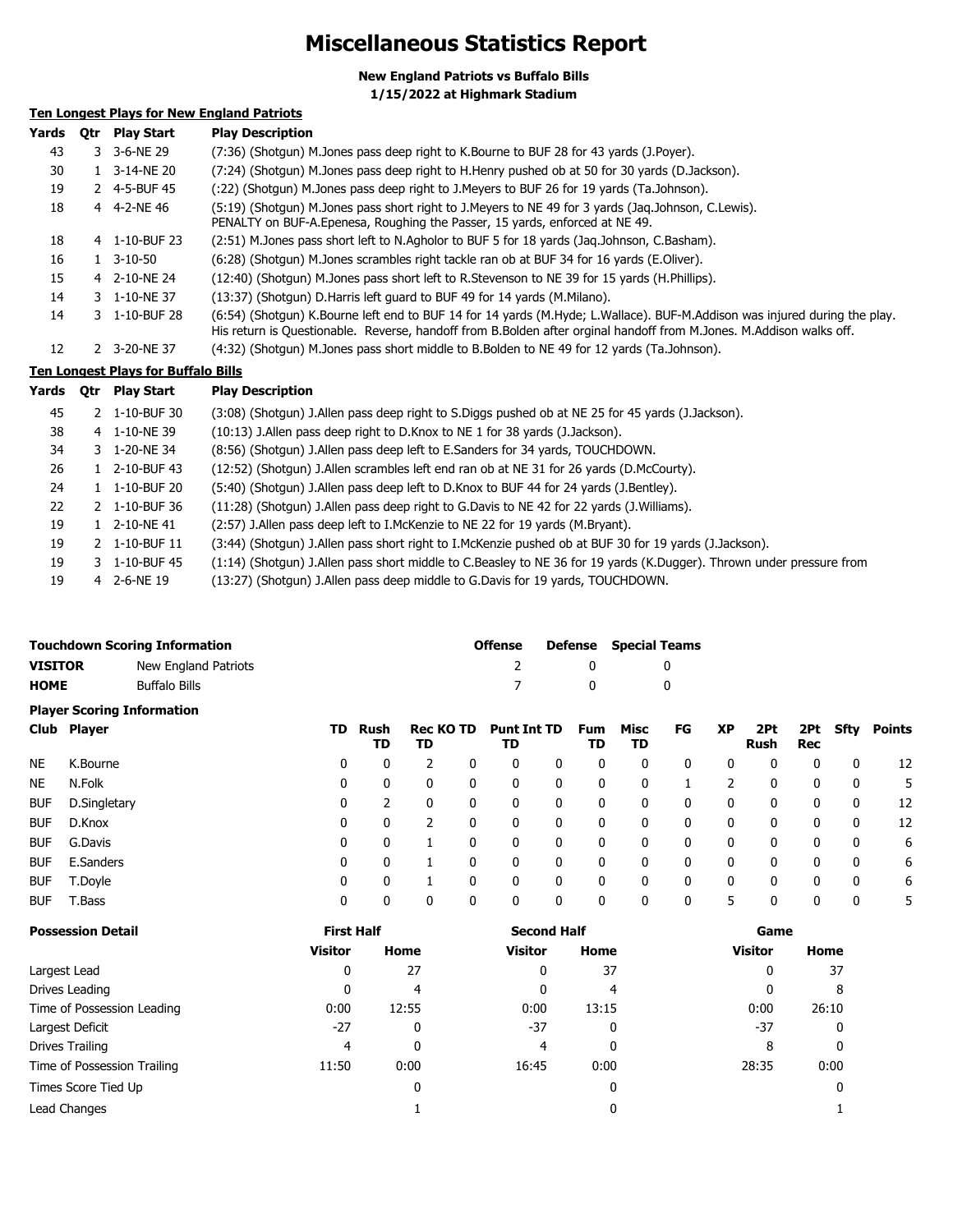### **Playtime Percentage**

Percent of playtime per player on offense, defense and special teams (Unofficial)

**New England Patriots Buffalo Bills** 

|                 |           |    | <b>Offense</b> |    | <b>Defense</b> | <b>Special Teams</b> |     |                |           |    | <b>Offense</b> |    | <b>Defense</b> | <b>Special Teams</b> |     |
|-----------------|-----------|----|----------------|----|----------------|----------------------|-----|----------------|-----------|----|----------------|----|----------------|----------------------|-----|
| J Herron        | т         |    | 63 100%        |    |                | 3                    |     | 12% D Williams | Τ         |    | 56 100%        |    |                | 7                    | 28% |
| S Mason         | G         |    | 63 100%        |    |                | 3                    |     | 12% D Dawkins  | Τ         |    | 56 100%        |    |                | 7                    | 28% |
| T Karras        | C         |    | 63 100%        |    |                | 3                    |     | 12% S Brown    | т         |    | 56 100%        |    |                | 4                    | 16% |
| T Brown         | Τ         |    | 63 100%        |    |                | 3                    |     | 12% R Bates    | C         |    | 56 100%        |    |                | 3                    | 12% |
| M Jones         | QB        |    | 63 100%        |    |                |                      |     | M Morse        | С         | 53 | 95%            |    |                |                      |     |
| D Andrews       | C         |    | 63 100%        |    |                |                      |     | J Allen        | QB        | 53 | 95%            |    |                |                      |     |
| J Meyers        | <b>WR</b> | 56 | 89%            |    |                |                      |     | D Knox         | <b>TE</b> | 49 | 88%            |    |                |                      |     |
| N Agholor       | <b>WR</b> | 52 | 83%            |    |                |                      |     | D Singletary   | RB        | 48 | 86%            |    |                |                      |     |
| H Henry         | TE        |    | 51 81%         |    |                | 5                    | 20% | G Davis        | <b>WR</b> | 40 | 71%            |    |                | $\mathbf{1}$         | 4%  |
| K Bourne        | <b>WR</b> | 40 | 63%            |    |                |                      |     | S Diggs        | <b>WR</b> | 35 | 62%            |    |                |                      |     |
| <b>B</b> Bolden | <b>RB</b> | 24 | 38%            |    |                | 15                   | 60% | E Sanders      | <b>WR</b> | 26 | 46%            |    |                |                      |     |
| R Stevenson     | <b>RB</b> | 23 | 37%            |    |                |                      |     | R Gilliam      | FB        | 19 | 34%            |    |                | 21                   | 84% |
| J Smith         | TE        | 21 | 33%            |    |                |                      |     | I McKenzie     | <b>WR</b> | 19 | 34%            |    |                | 4                    | 16% |
| D Harris        | RB        | 17 | 27%            |    |                |                      |     | C Beasley      | <b>WR</b> | 17 | 30%            |    |                |                      |     |
| J Johnson       | FB        | 15 | 24%            |    |                | 9                    | 36% | T Doyle        | т         | 11 | 20%            |    |                | 7                    | 28% |
| M Onwenu        | G         | 11 | 17%            |    |                | 3                    | 12% | Z Moss         | <b>RB</b> | 6  | 11%            |    |                |                      |     |
| N Harry         | <b>WR</b> | 5  | 8%             |    |                |                      |     | J Kumerow      | <b>WR</b> | 5  | 9%             |    |                | 14                   | 56% |
| D McCourty      | <b>FS</b> |    |                |    | 56 100%        | 7                    | 28% | J Feliciano    | G         | 5  | 9%             |    |                | $\overline{7}$       | 28% |
| K Van Nov       | LB        |    |                | 54 | 96%            | 3                    | 12% | C Ford         | G         | 3  | 5%             |    |                | 7                    | 28% |
| J Jackson       | CB        |    |                | 51 | 91%            |                      |     | M Trubisky     | QB        | 3  | 5%             |    |                |                      |     |
| K Dugger        | <b>FS</b> |    |                | 46 | 82%            | 4                    | 16% | D Jackson      | CB        |    |                |    | 63 100%        | 4                    | 16% |
| D Hightower     | LB        |    |                | 45 | 80%            | 7                    | 28% | M Hyde         | <b>FS</b> |    |                | 48 | 76%            | 5                    | 20% |
| J Williams      | CB        |    |                | 41 | 73%            | 8                    | 32% | T Edmunds      | LB        |    |                | 48 | 76%            | 3                    | 12% |
| D Wise          | DE        |    |                | 41 | 73%            | 7                    | 28% | J Poyer        | SS        |    |                | 48 | 76%            | 3                    | 12% |
| A Phillips      | SS        |    |                | 38 | 68%            | 12                   | 48% | L Wallace      | CB        |    |                | 48 | 76%            | 3                    | 12% |
| J Collins       | LB        |    |                | 34 | 61%            | 10                   | 40% | M Milano       | LB        |    |                |    | 76%            |                      | 4%  |
| D Godchaux      | <b>NT</b> |    |                | 33 | 59%            | 7                    | 28% |                |           |    |                | 48 |                | 1                    |     |
| C Barmore       | DT        |    |                | 33 | 59%            |                      |     | H Phillips     | DT        |    |                | 45 | 71%            | 9                    | 36% |
| L Guy           | DT        |    |                | 30 | 54%            | 10                   | 40% | T Johnson      | <b>CB</b> |    |                | 38 | 60%            |                      |     |
| M Bryant        | CB        |    |                | 23 | 41%            | 7                    | 28% | E Oliver       | DT        |    |                | 34 | 54%            | 1                    | 4%  |
| M Judon         | LB        |    |                | 22 | 39%            |                      |     | G Rousseau     | DE        |    |                | 32 | 51%            | 3                    | 12% |
| J Bentley       | LB        |    |                | 18 | 32%            | 1                    | 4%  | A Epenesa      | DE        |    |                | 26 | 41%            | 8                    | 32% |
| D Ekuale        | DT        |    |                | 16 | 29%            |                      |     | C Basham       | DE        |    |                | 25 | 40%            | 1                    | 4%  |
| J Bethel        | <b>FS</b> |    |                |    | 13 23%         | 22                   | 88% | J Hughes       | DE        |    |                | 24 | 38%            | 1                    | 4%  |
| D Ross          | CB        |    |                | 8  | 14%            | 4                    | 16% | V Butler       | DT        |    |                | 23 | 37%            | 3                    | 12% |
| J Uche          | LB        |    |                | 6  | 11%            | 7                    | 28% | M Addison      | DE        |    |                | 23 | 37%            | 1                    | 4%  |
| J Tavai         | LB        |    |                | 5  | 9%             | 22                   | 88% | A Klein        | LB        |    |                | 22 | 35%            | 7                    | 28% |
| D Bausby        | CB        |    |                | 3  | 5%             |                      |     | S Lotulelei    | DT        |    |                | 20 | 32%            | 2                    | 8%  |
| C Davis         | FS        |    |                |    |                | 22                   | 88% | T Matakevich   | LB        |    |                | 15 | 24%            | 17                   | 68% |
| M Slater        | <b>WR</b> |    |                |    |                | 22                   | 88% | J Johnson      | FS        |    |                | 15 | 24%            | 15                   | 60% |
| <b>B</b> King   | LB        |    |                |    |                | 15                   | 60% | S Neal         | CB        |    |                | 15 | 24%            | 14                   | 56% |
| G Olszewski     | <b>WR</b> |    |                |    |                | 12                   | 48% | D Hamlin       | SS        |    |                | 15 | 24%            | 9                    | 36% |
| J Bailey        | P         |    |                |    |                | 8                    |     | 32% C Lewis    | CB        |    |                | 11 | 17%            | 11                   | 44% |
| J Cardona       | LS        |    |                |    |                | 6                    |     | 24% A Smith    | LB        |    |                | 4  | 6%             | 14                   | 56% |
| N Folk          | K         |    |                |    |                | 5                    |     | 20% T Dodson   | LB        |    |                | 3  | 5%             | 15                   | 60% |